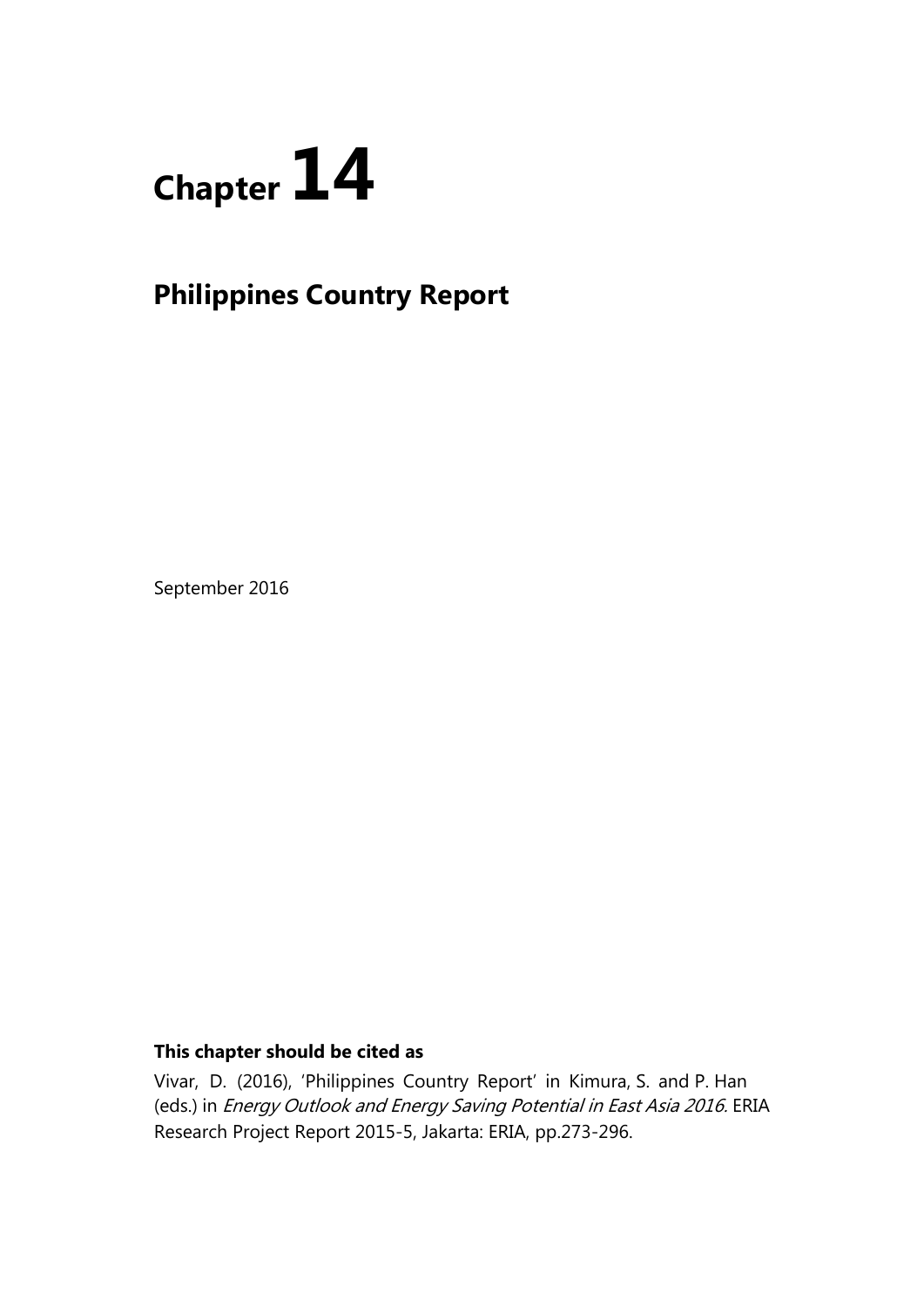# Chapter 14

# Philippines Country Report

**DANILO V. VIVAR,** POLICY FORMULATION AND RESEARCH DIVISION, ENERGY POLICY AND PLANNING BUREAU, DEPARTMENT OF ENERGY, PHILIPPINES

## **1. Background**

## **1.1. Socio-economic Situation**

he Philippines, officially known as The Republic of the Philippines, with Manila as its capital city is an archipelago comprising of more than 7,000 islands that are categorised broadly under three main geographical divisions from north to south: Luzon, Visayas, and Mindanao. It is a sovereign island country in Southeast Asia situated in the western Pacific Ocean. The country is located in the midst of Southeast Asia's main water bodies – the South China Sea, Philippine Sea, Sulu Sea, and Celebes Sea. T

In 2013, the Philippine economy posted a 7.2 percent growth rate, slightly higher than in 2012 when it was 6.8 percent. The growth of the economy was largely due to the vigorous economic activities in the industrial and services sectors in 2012 and 2013, when annual growth rates of 9.2 percent and 7.0 percent, respectively, were posted. The increase in the industrial sector was driven by growth in the manufacturing sector, which expanded by 10.3 percent during the period. Growth in the services sector is attributed to robust domestic trade and services and a boom in real estate business. Agriculture, hunting, forestry, and fishing posted a 1.1 percent increase during the period, a 1.7 percentage point decline from the 2012 level. Gross domestic product (GDP, valued at constant 2005 US\$) per capita of the country was US\$1,584.5 in 2013.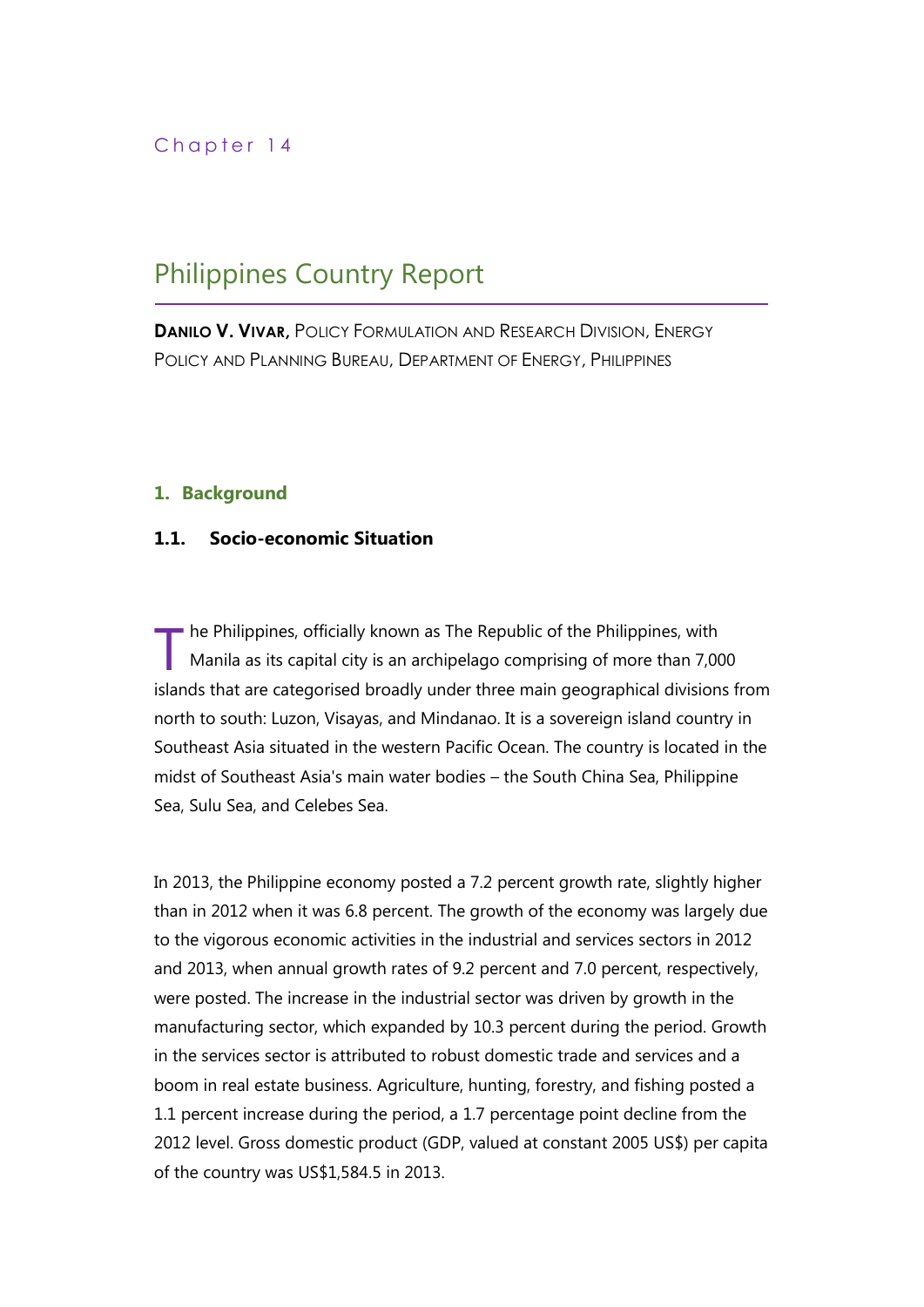## **1.2. Policy Initiatives**

Notwithstanding the fact that fossil fuels contribute significantly to the country's primary energy supply, the Department of Energy (DOE) of the Philippines is adopting the use of clean, green, and sustainable sources of energy for its longterm energy security strategy. The country's long-term national energy plan ensured that the immediate need for energy is met while ensuring it will not cause damage to the people and environment. The target of a 60 percent selfsufficiency level as part of the energy security goal of the country will ensure the development of indigenous energy such as renewable energy and hydrocarbon fuels (oil, gas, and coal). In particular, renewable energy sources like geothermal, wind, biomass, ocean, and alternative fuels like biofuels and compressed natural gas (CNG) are expected to meet the country's future energy requirements.

Another key component in the country's energy security strategy is the need to seize the opportunities presented by energy efficiency and conservation. The launching of the National Energy Efficiency and Conservation Program (NEECP) in August 2004 is evidence of the energy sector's commitment to continuously work on the development and promotion of new technologies and the practice of good energy habits in the household, business, and transport sectors. In line with the NEECP, the DOE has a goal of 10 percent energy savings from the total annual energy demand. The DOE has been making efforts to reduce demand for energy while ensuring energy requirements are met to support economic growth. It has taken the lead in trying to increase public interest in the use of energyefficient technologies and conservation practices.

As the DOE walks the path towards energy development, it will continue to implement reforms in the power and downstream oil industries to address socially sensitive issues such as stability of supply and high cost of electricity and petroleum products.

Below are the highlights of the energy sector's plans and programmes: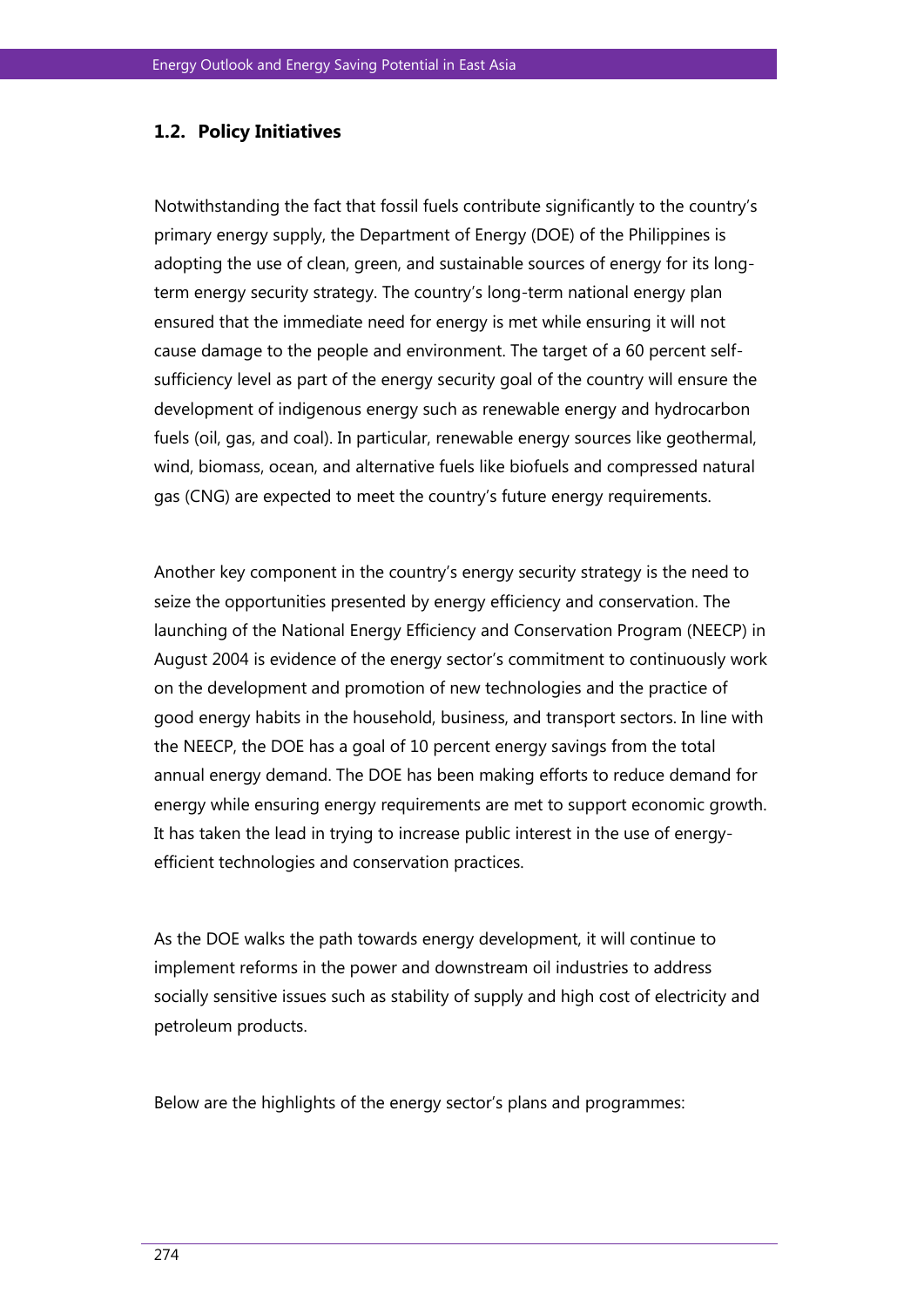## **Renewable Energy**

The passage of Republic Act No. 9513 or Renewable Energy Act of 2008 legally supports the policy and programme framework to promote the utilisation of renewable energy resources and technologies. On 14 June 2011, the government unveiled the National Renewable Energy Program (NREP) or the 'Green Energy Roadmap' of the Philippines. The NREP is anchored on the DOE's Energy Reform Agenda, which aims to ensure greater energy supply security for the country. It has established the policy and programme framework for the promotion of renewable energy and a road map to guide efforts in realising the market penetration targets of each renewable energy resource in the country. The roadmap is targeting 15,304 MW installed renewable energy capacity by 2030. The NREP also provides for policy mechanisms to support the implementation of the Renewable Energy Act. These policy mechanisms include: Renewable Portfolio Standards (RPS), Feed-in Tariff (FiT), Green Energy Option Program, and Net-Metering for Renewable Energy.

The RPS sets the minimum percentage of generation from eligible renewable energy resources, provided by the generators, distribution utilities, and electric suppliers. Initially, an installation target of 760 megawatts (MW) from renewable energy is set for the first 3 years from 2013 to 2015, broken down as follows: biomass (250 MW), run-of-river hydro (250 MW), solar (50 MW), wind (200 MW), and ocean (10 MW).

On the other hand, the FiT provides guaranteed payments on a fixed rate per kWh for renewable energy generation, excluding generation for own use. On 27 July 2012, the Energy Regulatory Commission (ERC) approved the initial FiT rates, which will apply to generation from renewable energy sources, particularly, runof-river hydro, biomass, wind, and solar. Approved FiT rates for biomass, hydropower, solar, and wind are  $6.63$  PhP<sup>1</sup>, 5.90 PhP, 9.68PhP, and 8.53 PhP per kilowatt-hour (kWh), respectively. Currently, there is no FiT rate for ocean energy since the technology is still being studied and not yet available in the country.

<sup>&</sup>lt;sup>1</sup> Philippine peso.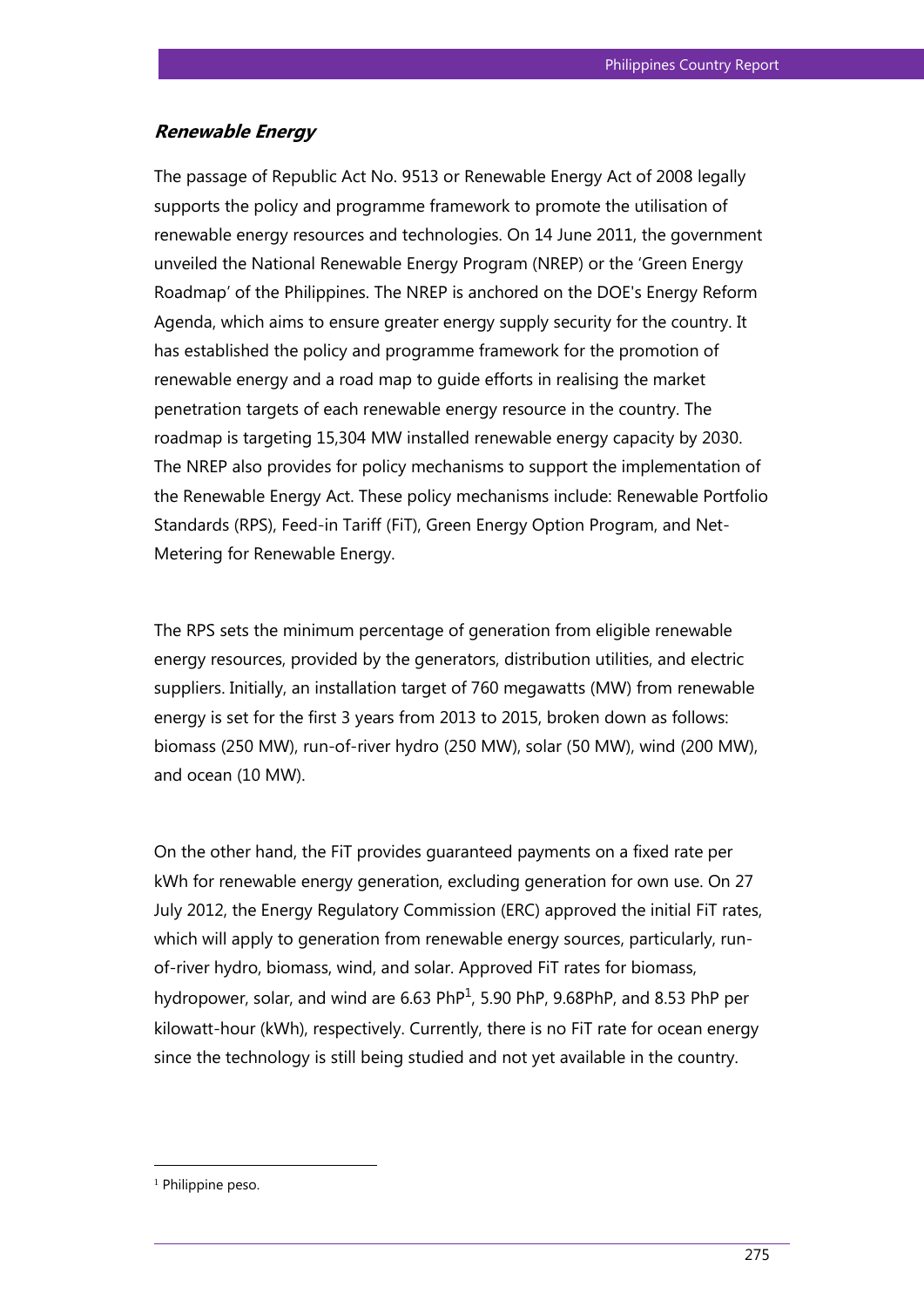## **Alternative Fuels**

#### **Biofuels**

The DOE is aggressively implementing Republic Act No. 9367 or the Biofuels Act of 2006. The law intends to tap the country's indigenous agricultural resources as potential feedstock for biofuels.

The mandatory 1.0 percent biodiesel blend in all diesel fuel sold in the country since May 2007 was increased to 2.0 percent in February 2009 on a voluntary basis. On the other hand, the country now enjoys an accelerated use of E10 (10%) bioethanol blend as supplied by most gasoline retailers in the Philippines.

To serve the technical requirements for the biofuels programme and ensure its continuous research and development, the DOE provided counterpart funding of P50 million for the establishment of a vehicle testing facility located at the Department of Mechanical Engineering Laboratory, University of the Philippines in Diliman, Quezon City. Roundtable discussions with stakeholders on technical verification and relevance of emerging biofuel technologies also form part of the DOE's initiatives on research and development.

As part of its continuing effort to diversify the country's energy mix, a biofuel project with the University of the Philippines – Visayas Foundation Inc. (UPVFI) titled 'Bioethanol Production from Macroalgae and Socio-ecological Implications' was launched in September 2013. Similarly, the 'B5 Testing on Public Utility Jeepneys' project between the Philippine Coconut Authority (PCA) and UP– National Center for Transportation Studies (UP–NCTS) was also launched in July 2013.

## Compressed Natural Gas (CNG)

Currently, there are 61 compressed natural gas (CNG) buses in the Philippines, of which 41 are commercially run. The CNG buses are servicing the Manila– Batangas–Laguna routes. In addition, 20 CNG buses that had completed technical evaluation and testing. As of June 2012, seven bus operators had been accredited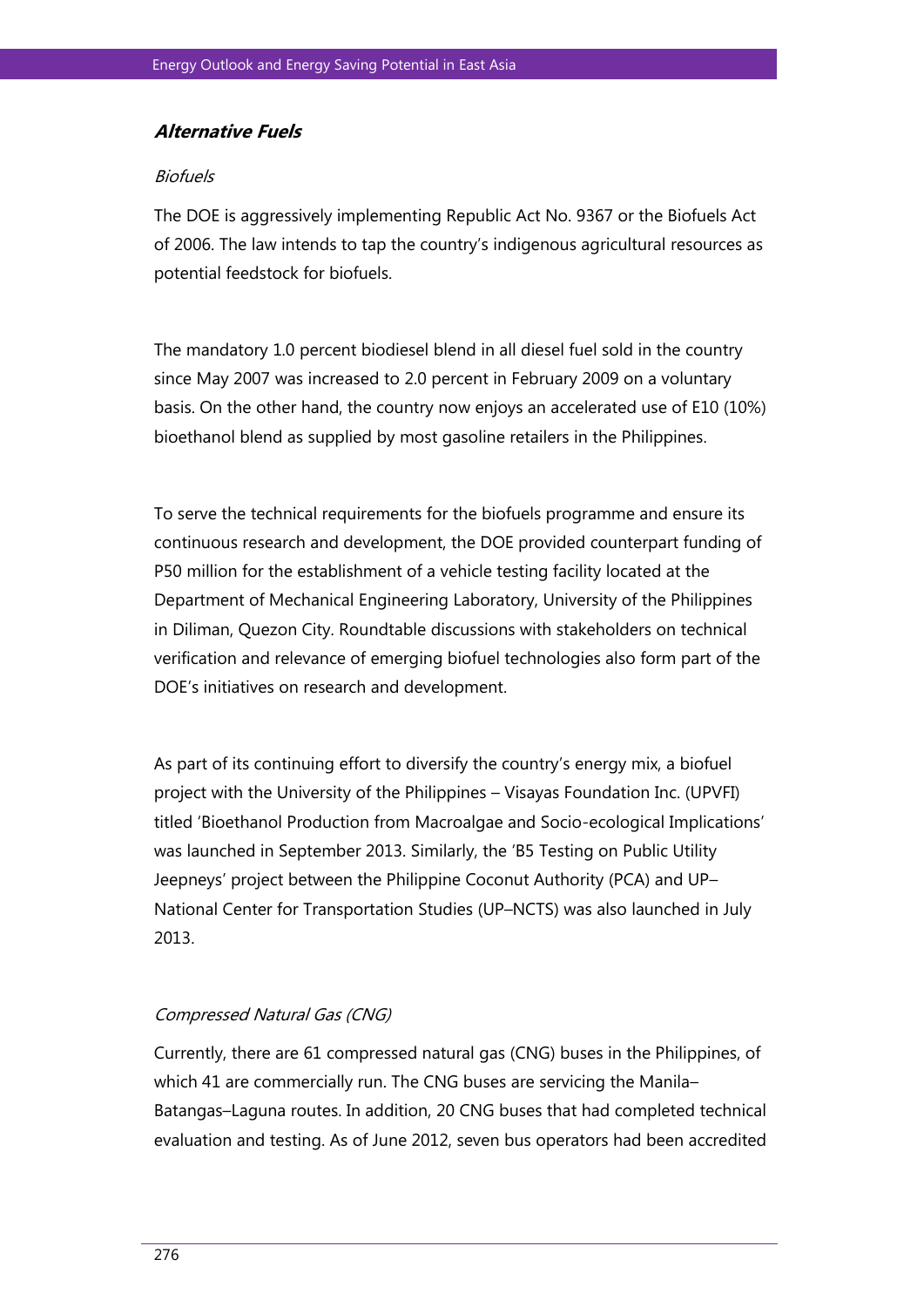for CNG bus operation. The CNG Mother-refuelling Station and the Daughter Station are operating in Batangas and Biñan, Laguna, respectively.

#### $A$ uto $-I$ *PG*

In terms of using LPG as an alternative fuel for transport, over 19,052 taxis nationwide are now running on LPG, which is complemented by 219 auto–LPG dispensing stations. To date, 31 auto–LPG conversion shops with Philippine National Standard (PNS) licenses are being monitored by the DOE to ensure safe operation and standards compliant conversion of gasoline-fed motor vehicles to auto–LPG.

In support of the Auto–LPG programme of the government, the Development Bank of the Philippines (DBP) has included auto**–**LPG initiative in its 'Clean Alternative Transport Fuel Financing Program,' which provides reasonable financing packages for auto**–**LPG related activities such as acquisition of auto**–**LPG vehicles. The LTFRB also extended the number of years of franchise for taxis that converted to auto**–**LPG by 2 years. These schemes promote large-scale conversion of taxi fleets and encourage new player participation in the programme. And to validate the technical viability on the use of alternative fuel for public transport, the UP–National Center for Transportation Studies (UP– NCTS) and the UP Vehicle Research and Testing Laboratory (UP–VRTL) were commissioned to conduct two performance tests for Alternative Fuel Vehicles, specifically Auto–LPG-fuelled Jeepney and Electric-Powered Jeepney that were completed in October 2013 (Department of Energy, 2013).

#### E-Vehicle

To date, 623 of various types of electric vehicles have been demonstrated in various cities and municipalities (Makati, Taguig, Mandaluyong, Quezon, Puerto Princesa, Davao, and Surigao del Norte) of the country. The E-vehicle programme is one of the government's initiatives towards a sustainable, energy efficient, and low-carbon transport future. In relation to the E-vehicle Program, the DOE launched in January 2012 its 'Bright Now! Do Right. Be Bright. Go E-trike!' designan-electric-tricycle contest to encourage and promote the creativity and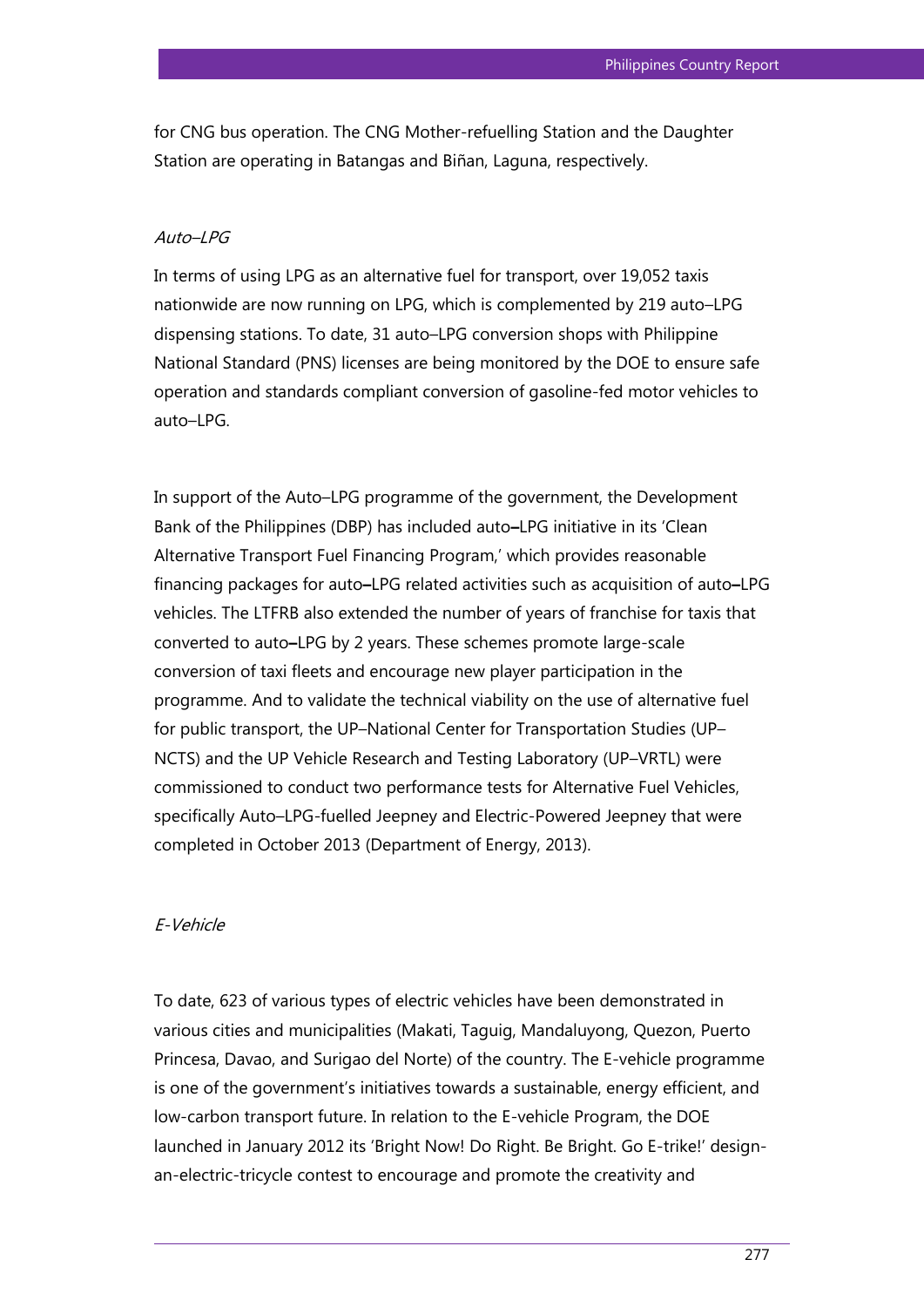innovativeness of young Filipinos in crafting the Philippine version of the socalled Green Vehicle.

## **Barangay Electrification**

Rural electrification has been one of the government's priority thrusts. The goal is to achieve total barangay<sup>2</sup> electrification by the end of 2010. In August 2012, the country's total electrification level had reached 99.98 percent, with 41,965 barangays already with access to electricity out of the 41,974 (formerly 41,980) barangays. Given the importance of electricity in the economic development of the country, the electrification programme of the government is being extended to the household level. The government is targeting to achieve 90.0 percent household electrification by 2017.

On 30 December 2013, the household electrification level stood at 79.5 percent. This means that out of the 21.4 million households, 17.0 million are connected to electricity.<sup>3</sup>

## **1.3. Energy**

The country's total primary energy supply (TPES) in 2013 reached 44.5 million tons of oil equivalent (Mtoe). Oil accounted for the biggest share of 31.6 percent in the total energy supply, followed by coal and geothermal with shares of 22.5 percent and 18.6 percent, respectively, in the mix. Total production reached 24.3 Mtoe, bringing the energy self-sufficiency level of the country to 54.6 percent in 2013.

Total electricity generation in the Philippines in 2013 reached 75.3 terawatt-hours (TWh). Coal-fired power plants remained the major source of power generation with total installed capacity of 5568 megawatt (MW) in 2013. Coal contributed 42.6 percent or 32.1 TWh in the total power generation mix of the country and

<sup>2</sup> Filipino term for a village, district, or ward, which is the smallest administrative division in the Philippines.

<sup>3</sup> Status of Household Electrification as of 31 December 2013.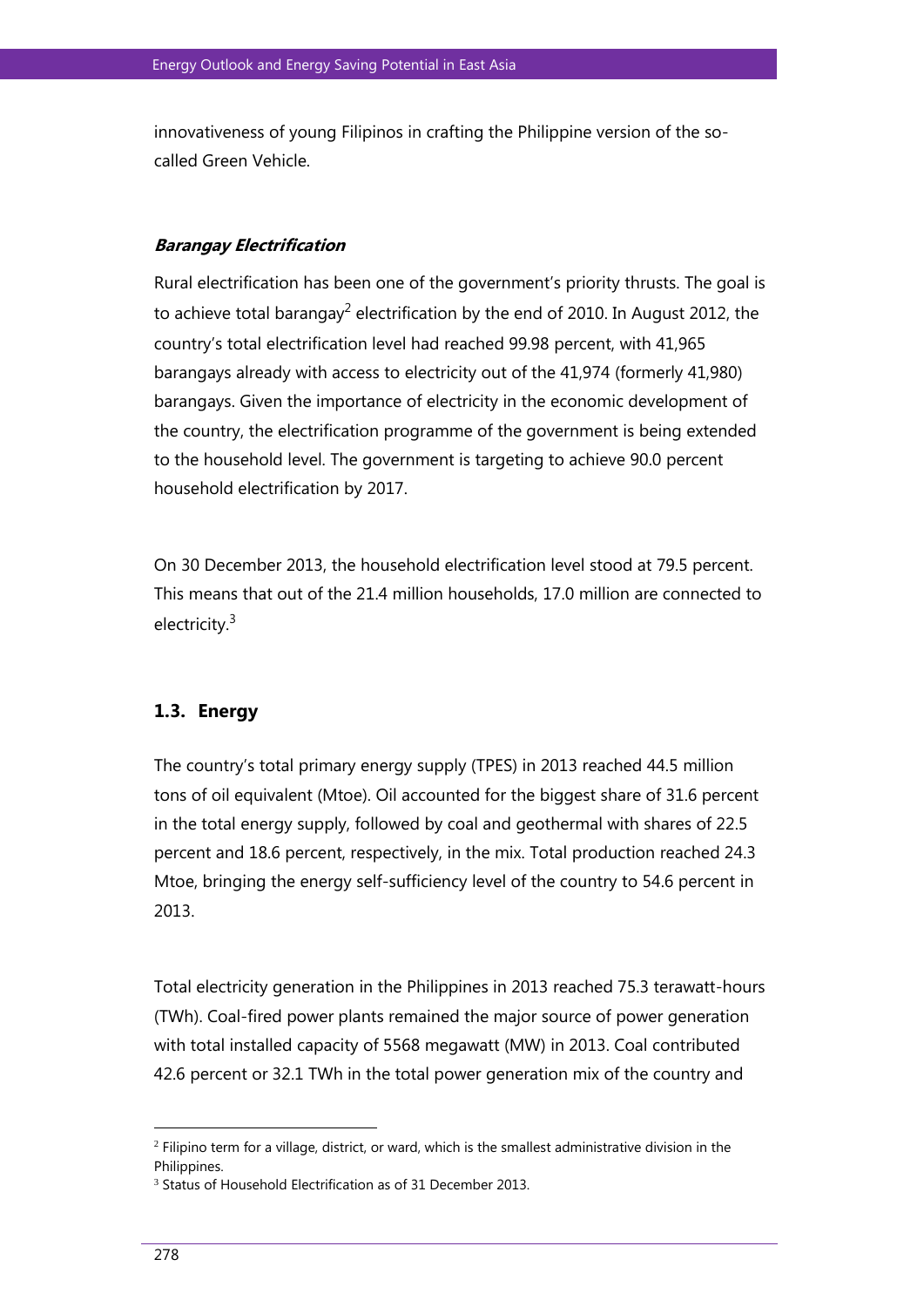natural gas-fired power plants accounted for 25.0 percent or 18.8 TWh in the power mix. Currently, the country has three natural gas power plants with a combined installed capacity of 2,861 MW. On the other hand, the combined share of renewable energy in the total power generation mix was 26.5 percent in 2013.

## **2. Modelling Assumptions**

Five scenarios were developed to assess the energy savings potential of the country aside from the Business-as-Usual scenario (BAU). The BAU serves as the reference case in the projection of energy demand and carbon dioxide  $(CO<sub>2</sub>)$ emission of the energy sector. The BAU incorporates the energy sector's existing energy policies, plans, and programmes that are being implemented and will be pursued within the forecast period.

The Alternative Policy Scenario (APS)1 assessed the impact of possible policy interventions in terms of utilisation of efficient and environment-friendly technologies for future energy use together with its corresponding  $CO<sub>2</sub>$  emission reduction. This is an assumption that the energy saving goals of 10 percent in 2025 and 20 percent in 2035 from annual final energy consumption of the country will be achieved through a range of measures including intensified energy utilisation management programmes in the commercial and industrial sectors, power plants, and distribution utilities as well as the continuous use of alternative fuels and technologies. The information and education campaign being conducted by the Department of Energy (DOE) and the 'Palit Ilaw<sup>4</sup> Program' also contribute to the energy saving goals of the country. In the residential and commercial sectors, the utilisation of more efficient electrical appliances is projected to induce savings. Energy labelling and ratings on major electrical appliances will help consumers to choose more efficient electrical products.

<sup>4</sup> Filipino term for 'change lamps' wherein the DOE distributes CFL lamps for free to consumers in exchange for their incandescent bulbs.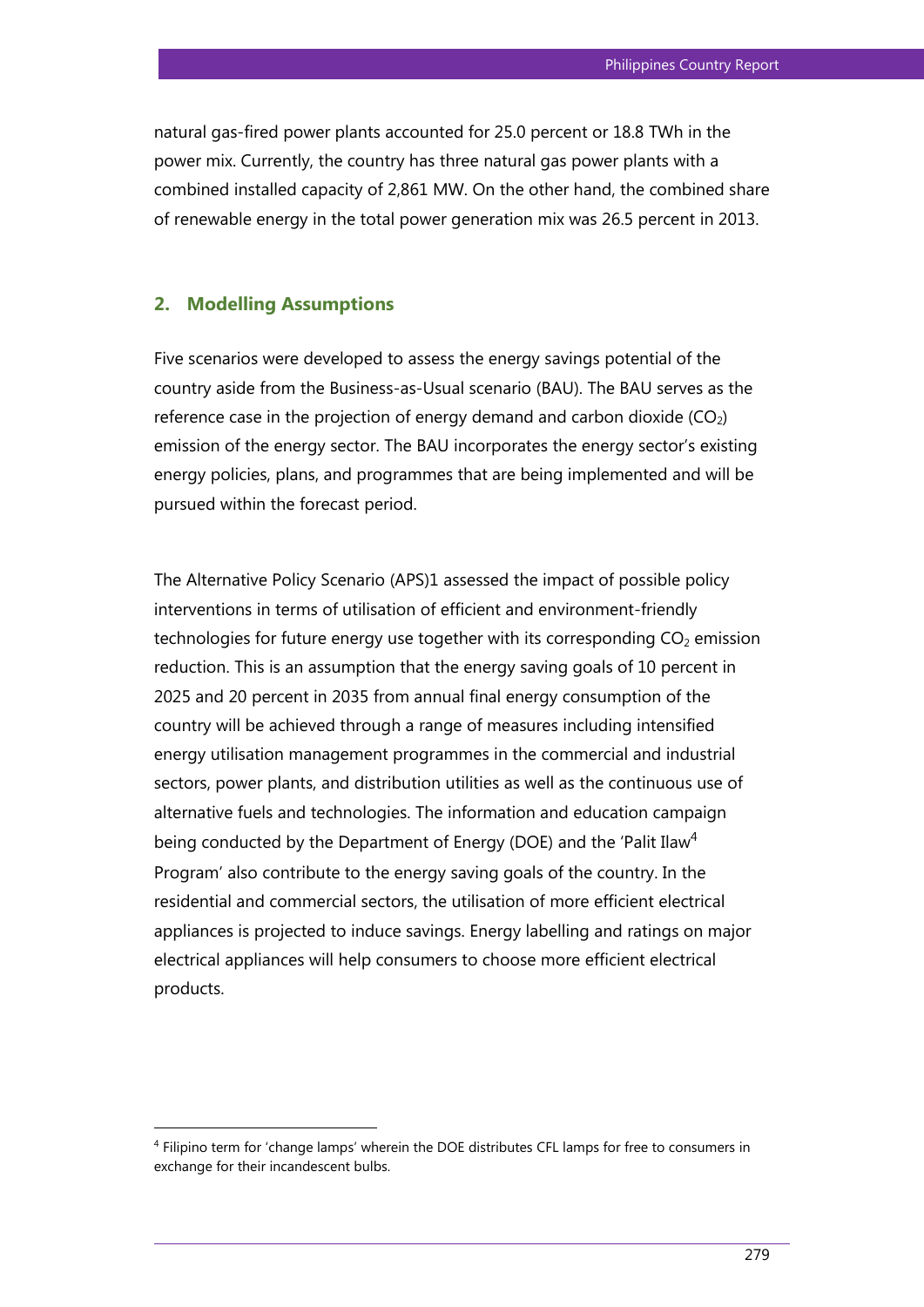The APS2 assessed the effect of a more efficient thermal power generation, particularly due to future coal and natural gas power plant technology.

The APS3 measured the result of the combined contribution of renewable energy and alternative fuels to the total energy supply. As part of the government's initiatives to ensure security of energy supply and at the same time protect the environment and promote green technology, the targets set under the NREP were incorporated in the model to test its impact on the TPES. The NREP provides the foundation for developing the country's renewable energy resources, stimulating investments in the renewable energy sector, developing technologies, and providing the impetus for national and local renewable utilisation. It sets out indicative interim targets for the delivery of renewable energy within the timeframe of 2011 to 2030. Also covered by APS3 were the intensified development and utilisation of alternative fuels for transport such as compressed natural gas (CNG) and electric vehicle as a continuing strategy to reduce the country's dependence on imported oil.

Although the Philippines currently has no clear policy direction on the use of nuclear energy in its power generation, APS4 considered additional capacity from nuclear power to determine the impact of a possible long-term nuclear option. And lastly, the APS5 combined the effects of the four scenarios (APS1, APS2, APS3, and APS4).

In the model, GDP is assumed to grow at an average annual rate of around 6.0 percent (IMF, 2015) from 2016 to 2020 and the population is forecast to grow at a rate of 1.5 percent. Population growth is based on the adjusted 2000 censusbased medium population projections using the results of the 2007 population census including the population level of 93.3 million for 2010.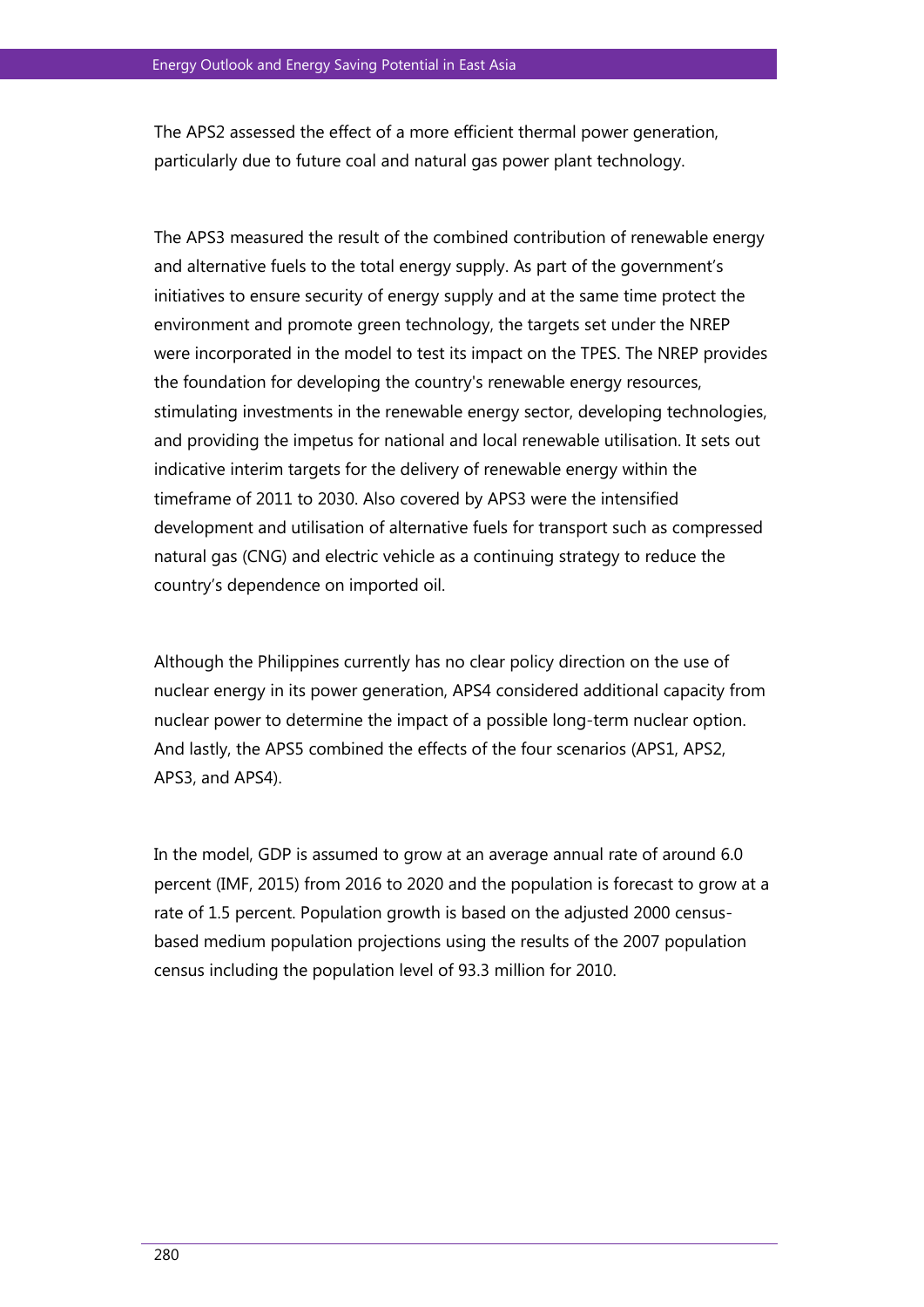## **3. Outlook Results**

## **3.1. Business-as-Usual Scenario (BAU)**

#### **3.1.1. Final energy consumption**

#### **Final energy consumption by sector**

The Philippines' final energy consumption grew from 19.7 Mtoe in 1990 to 25.9 Mtoe in 2013 at an average annual growth rate of about 1.2 percent. From 1990 to 2013, energy demand in the transport sector grew fastest, at an average annual rate of 2.9 percent, followed by the industrial sector with 1.7 percent growth.

Final energy consumption is expected to grow at an annual average rate of 4.1 percent in the BAU from 2013 to 2040. The transport sector is forecast to grow at an average annual rate of 3.5 percent and the industrial and other sectors are expected to grow at average annual rates of 6.0 percent and 2.8 percent, respectively (Figure 14-1).



**Figure 14-1. Final Energy Consumption by Sector, BAU**

BAU = Business-as-Usual scenario. Source: Author's calculation.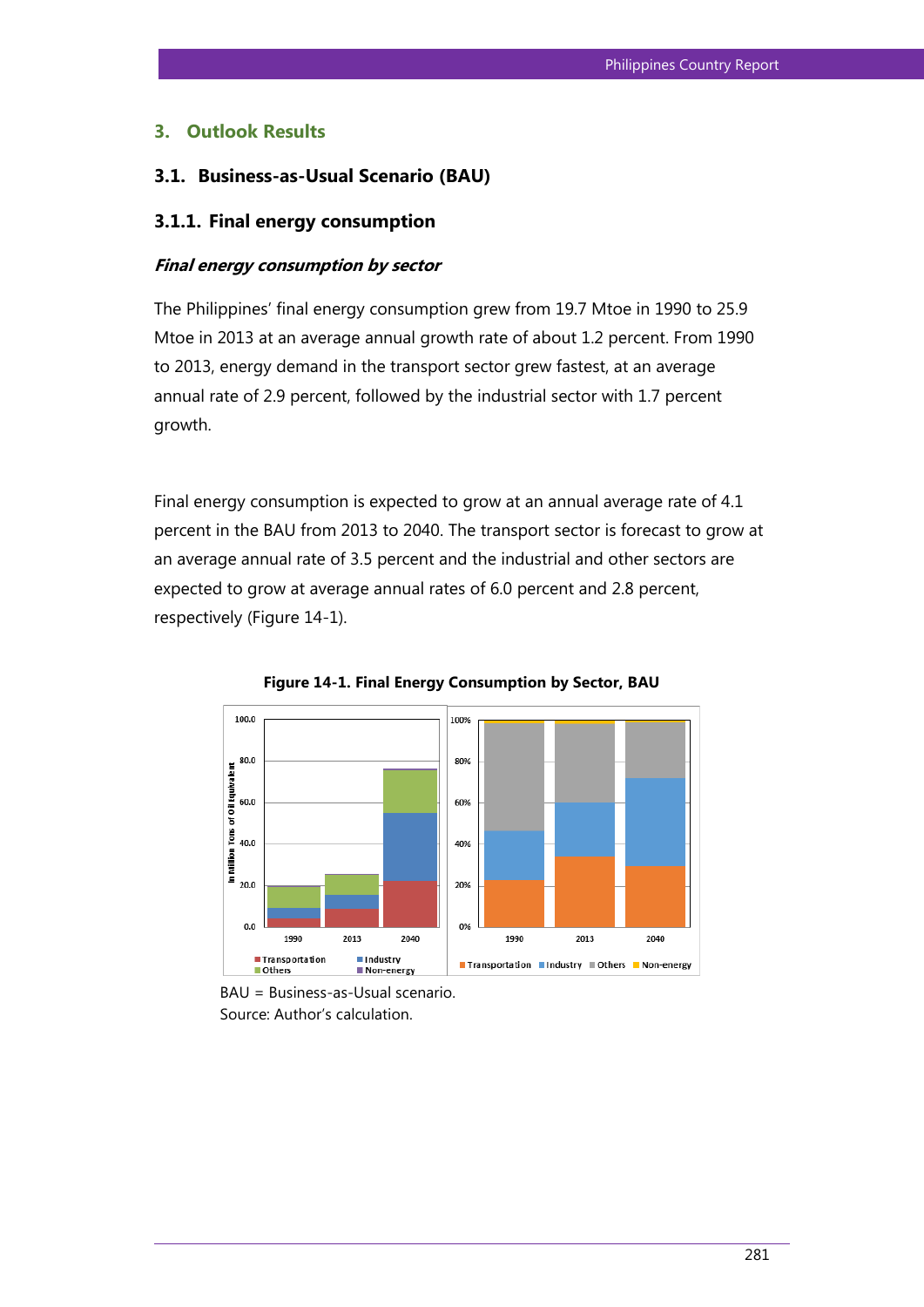The aggregate energy demand of other sectors such as residential, commercial, and agriculture comprised the biggest share in the total demand mix from 1990 to 2013, although their share fell from 52.2 percent to 38.0 percent. Over the same period, the shares of the industry and transport sectors in the demand mix rose from 23.7 percent to 26.4 percent and from 23.0 percent to 33.9 percent, respectively. From 2015 to 2025, the share of the transport sector is expected to dominate the demand mix. The share of industry sector demand in the mix will overtake that of the transport sector as the most energy intensive sector from 2025 to 2040. At the end of the projection period, the industry sector will account for a 42.7 percent share in the demand mix and the transport sector will account for 29.5 percent. The share of 'other' sectors in the demand mix will continue to decline over the forecast period to reach 26.9 percent in 2040.

### **Final energy consumption by fuel**

By fuel, demand for natural gas is projected to grow at an average annual rate of 3.8 percent over the forecast period and oil demand is expected to grow by 3.9 percent, to be used mainly for the transport sector. The fastest growth is expected to be demand for coal for non-power application, which will increase at an annual average rate of 7.8 percent over the planning period, with the bulk of its end-use demand expected to come from the cement industry. Electricity is expected to see the second-fastest growth of 4.8 percent (Figure 14-2).



**Figure 14-2. Final Energy Consumption by Fuel, BAU**

BAU = Business-as-Usual scenario. Source: Author's calculation.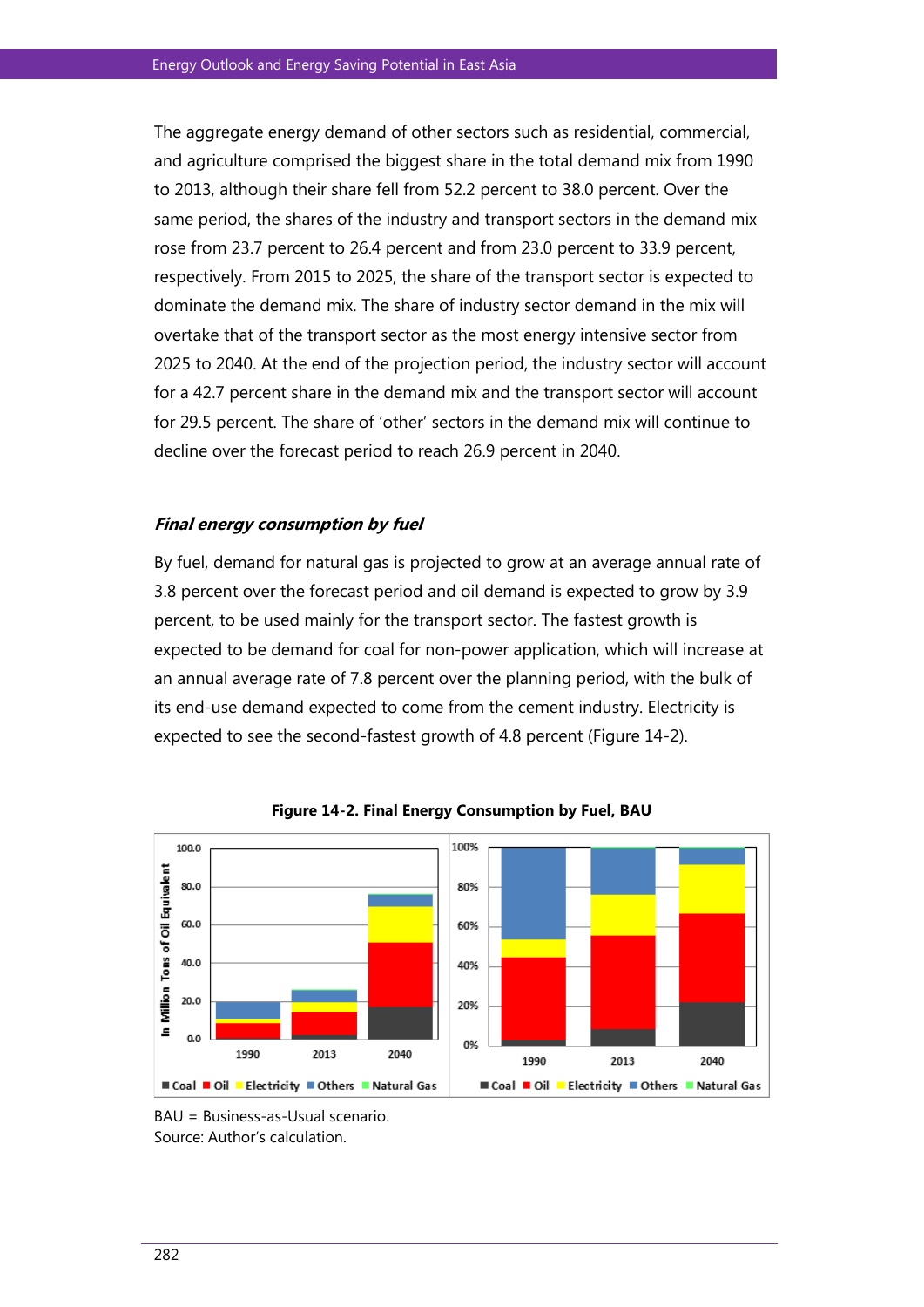Oil will remain the most consumed fuel throughout the planning period, with a projected share of 44.8 percent in the demand mix by 2040, which is lower than its 47.3 percent share in 2013.

Electricity will contribute a share of 24.4 percent at the end of the planning period, making it the second-most consumed energy source after oil. Demand for other fuels such as biomass and other RE, although projected to be on a downward trend, will account for 8.7 percent of the demand mix in 2040. The continuing importance of coal in the industry sector is evident from its projected share of 21.9 percent of energy demand in 2040.

#### **Primary energy supply by fuel**

Primary energy supply in the Philippines grew at an annual average rate of 1.9 percent, from 28.7 Mtoe in 1990 to 44.5 Mtoe in 2013. Among the major energy sources, consumption of coal grew the fastest at 8.5 percent per year followed by geothermal and hydro, with 2.5 percent and 2.2 percent, respectively. Oil grew at a very low rate of 1.1 percent per year from 1990 to 2013 and primary energy supply of other fuels declined by an annual average 1.3 percent.

From 2013 to 2040, the country's primary energy supply is expected to increase by 3.6 percent per year from its 2013 level of 44.5 Mtoe to 116.8 Mtoe in 2040. Consumption for all major energy sources is projected to increase during this period, with coal growing the fastest at 5.7 percent per year. Natural gas is expected to expand at a similar rate of 5.4 percent and oil is projected to grow by 3.6 percent. Major renewable energy consumption from geothermal and hydro is expected to see average annual growth of 1.7 percent and 1.5 percent, respectively, and other fuels' aggregated consumption is forecast to grow at just 0.1 percent per year on average over the forecast period.

Coal will account for the largest share in the total energy supply of the Philippines from 2030 up until the end of the planning period, reaching a 38.6 percent share in 2040. Oil and natural gas, part of the country's major energy sources, are projected to account for 31.1 percent and 11.0 percent, respectively, at the end of the planning period. Geothermal and hydro, which are mainly used for power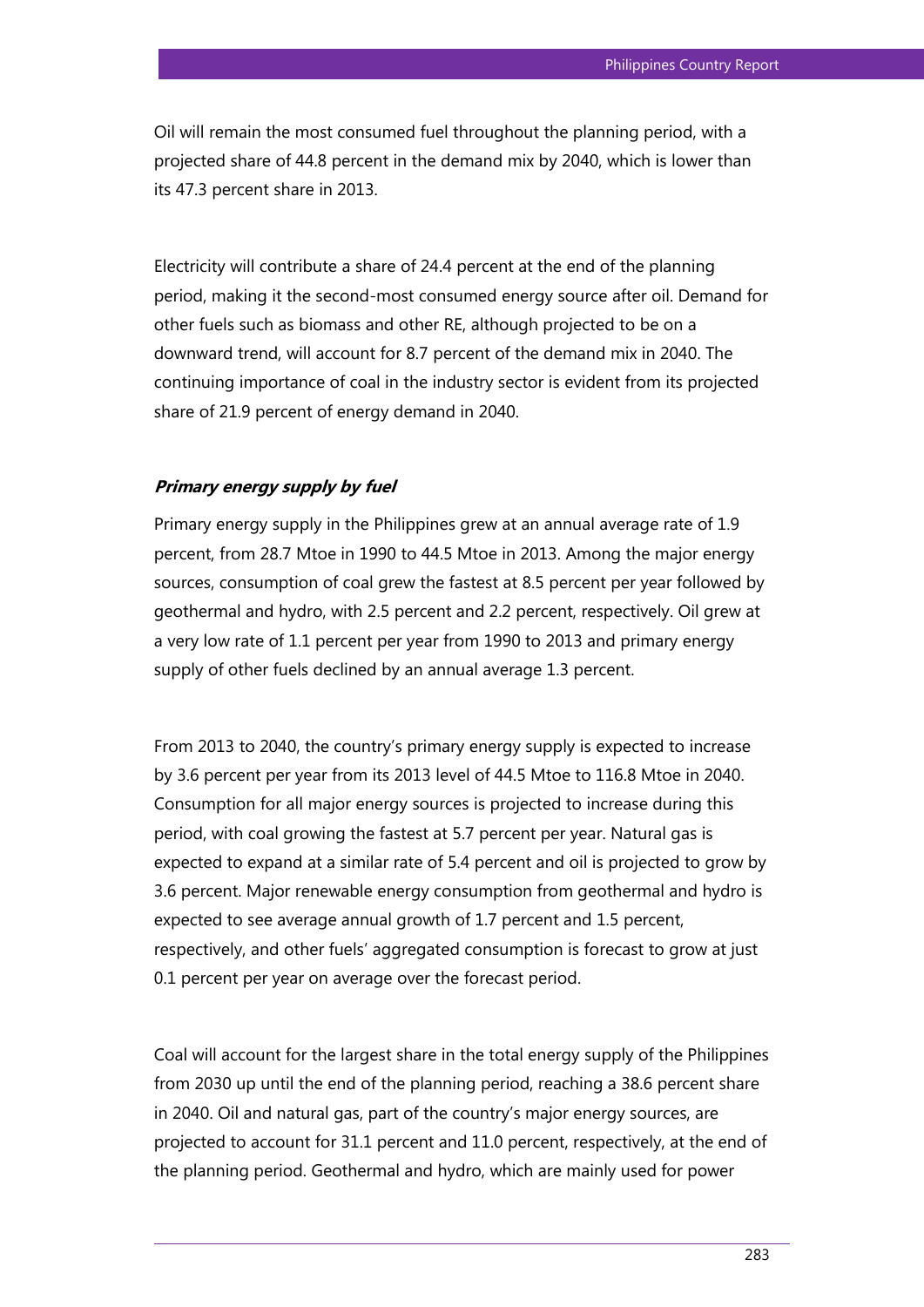generation, will have shares of 11.1 percent and 1.1 percent, respectively, and 'other' fuels will account for 7.2 percent in the supply mix in 2040 (Figure 14-3).



**Figure 14-3. Primary Energy Supply by Sector, BAU**

BAU = Business-as-Usual scenario. Source: Author's calculation.

### **Power generation**

Total power generation in the Philippines in 2013 reached 75.3 terawatt-hours (TWh), almost triple the country's level in 1990. Power generation is expected to increase by an annual average 4.3 percent over the planning period. Coal remained the major source in power generation, accounting for a share of 42.6 percent in 2013. At the end of the planning period, the share of coal is expected to be 49.1 percent, as it is expected to increase at an annual average rate of 4.9 percent – from 32.1 TWh in 2013 to 116.5 TWh in 2040. Natural gas follows, with growth in output from 18.8 TWh in 2013 to 79.3 TWh in 2040, increasing at an average rate of 5.5 percent per year. Oil's share in the generation mix, by contrast, will continue to decline, reaching a share of just 2.8 percent in 2040. Power generation from hydro and geothermal are expected to grow at steady rates of 1.4 percent and 1.7 percent per year, respectively. Other sources of power generation, aggregate output from solar, wind, and biomass, is expected to increase at an annual average rate of 11.1 percent (Figure 14-4).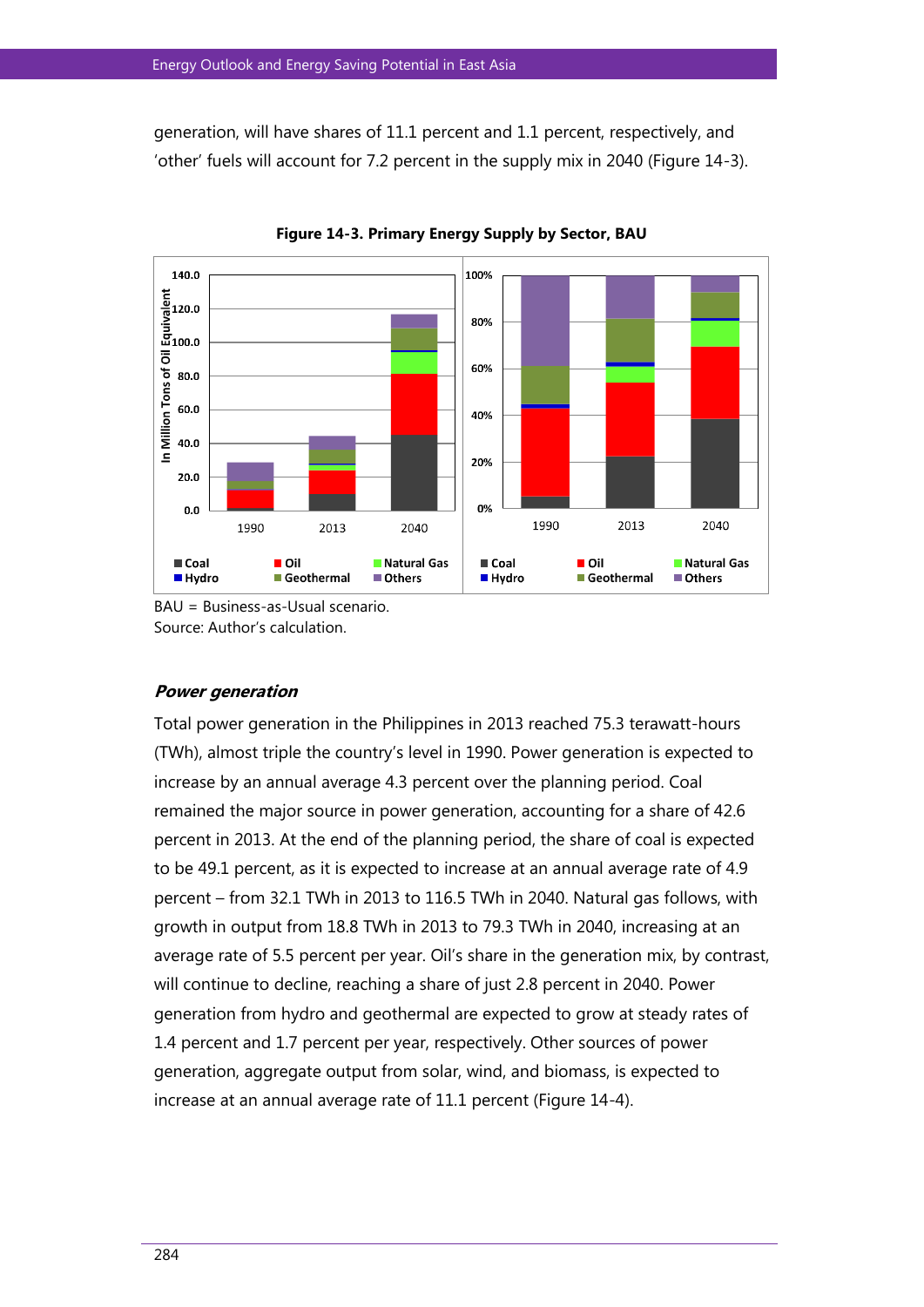

**Figure 14-4. Power Generation by Fuel, BAU**



The thermal efficiencies of coal, oil, and natural gas under the BAU are projected to remain constant for the entire planning period. Coal thermal efficiency is set at 35.3 percent, and oil and natural gas power plant efficiencies are set at 35.9 percent and 54.0 percent, respectively.





BAU = Business-as-Usual scenario. Source: Author's calculation.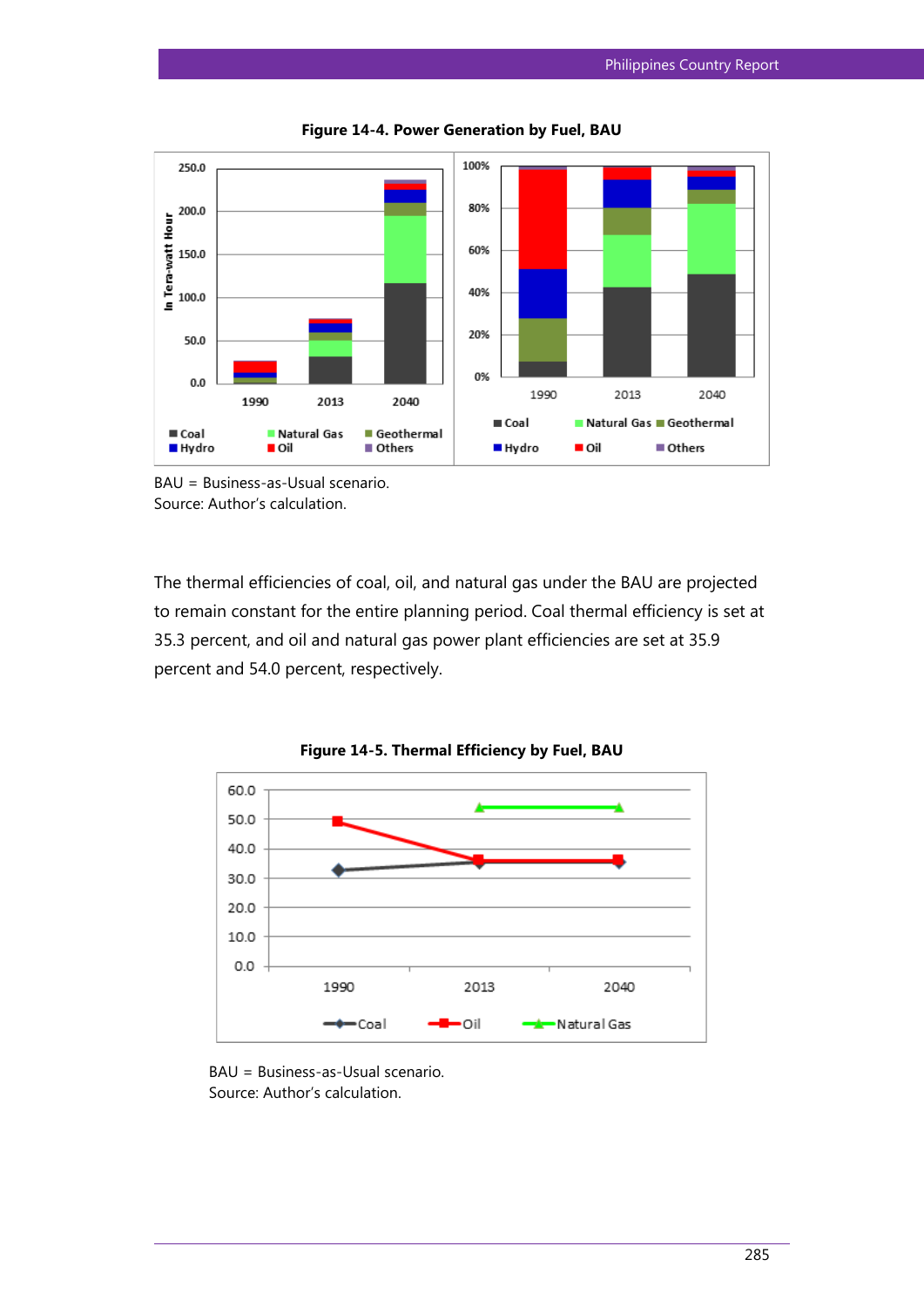## **Energy indicators**

Under the BAU, energy intensity of the Philippines is projected to decrease at an average annual rate of 2.0 percent from 2013 to 2040. Energy intensity is the ratio of total primary energy over GDP. The significant reduction of energy intensity is attributable to the government's efforts in promoting energy conservation and efficiency in the different sectors of the economy. The level of energy per capita is projected to increase from 0.45 toe/person in 2013 to 0.80 toe/person in 2040, indicating the steady improvement in energy accessibility and services in the country.

Energy elasticity is the relationship between changes in the primary energy supply and the changes in GDP. It is expected to be approximately 0.6 from 2013 to 2040, an indication that energy demand will rise less than proportionately in relation to income.



**Figure 14-6. Energy Intensity, Energy Per Capita, and Energy Elasticity**

TOE = tons of oil equivalent; GDP = gross domestic product. Source: Author's calculation.

# **3.2. Alternative Policy Scenario (APS)**

The assumptions in the APS were analysed separately to determine the individual impacts of each assumption in APS1, APS2, APS3, APS4, and the combination of all these assumptions (APS5 or APS). Figure 14-7 shows the changes in total primary energy supply in all the scenarios.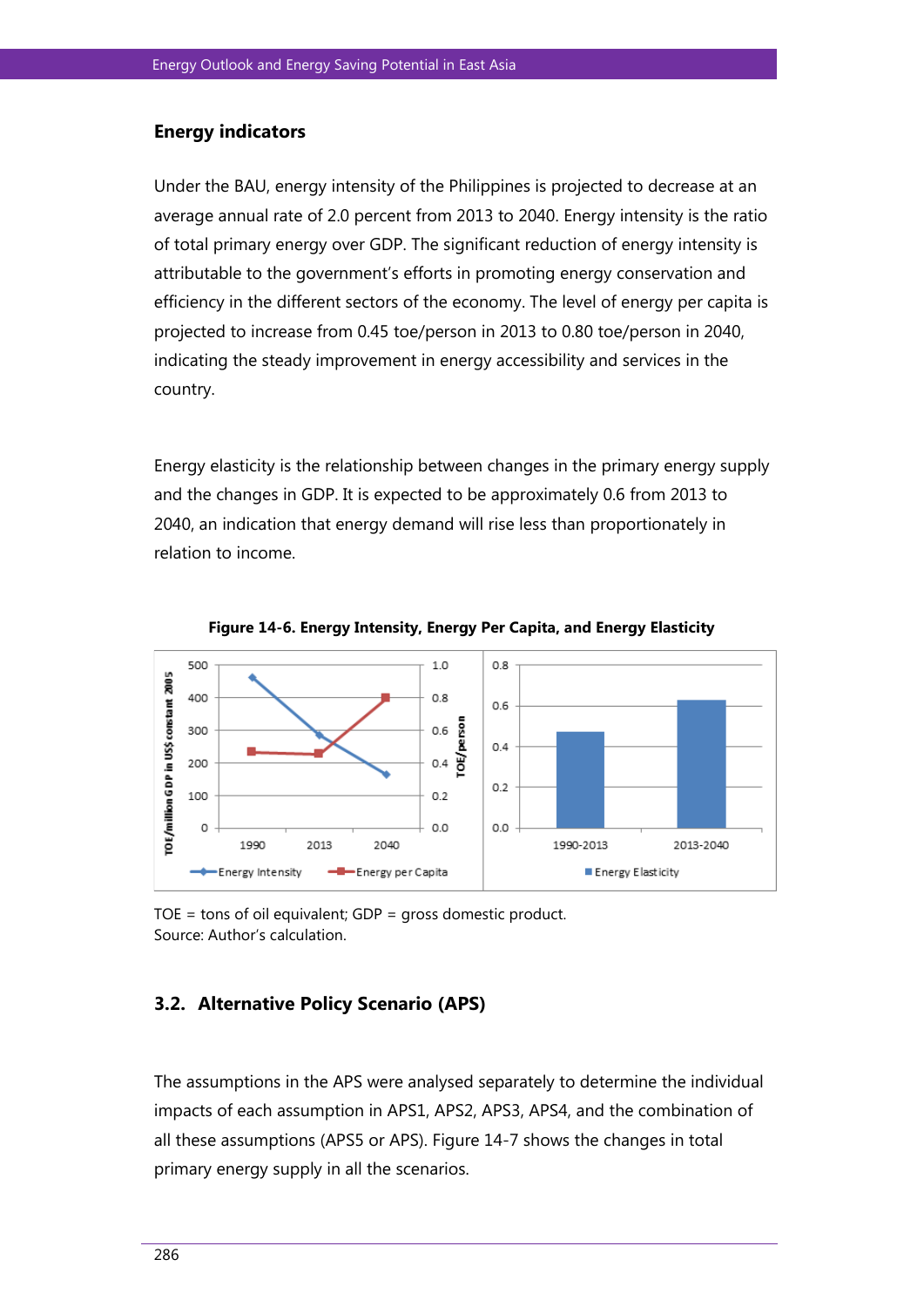

**Figure 14-7. Comparison of Scenarios to Primary Energy Supply in 2040**

Figure 14-7 shows that APS1 has the lowest level of total primary energy supply due to the energy efficiency assumptions on the demand side. Under this scenario, the country's total primary energy supply (TPES) will grow at an annual average rate of 3.1 percent to reach 100.5 Mtoe in 2040, which is 14.0 percent lower than for the BAU. This is attributable to the effectiveness of energy efficiency measures implemented in the various sectors of the economy under APS1.

APS2, which assumes higher efficiency in thermal electricity generation, will have a total primary energy supply of 111.9 Mtoe in 2040, or 4.2 percent lower than the BAU. Under APS2, the country's TPES is expected to increase by 3.5 percent per year over the planning period. The bulk of the reduction in TPES in this scenario vis-à-vis the BAU would be from coal and natural gas as more efficient power plants are assumed to be used to generate power in this scenario.

TPES under APS3 is 8.2 percent higher at 126.4 Mtoe in 2040 than in the BAU. This is mainly due to the projeced increase in the use of geothermal energy in power generation. The efficiency of geothermal plants is usually lower than that of fossil-fueled power plants. Hence, more fuel input will be required to generate the same amount of electricity.

BAU = Business-as-Usual scenario; APS = Alternative Policy Scenario. Source: Author's calculation.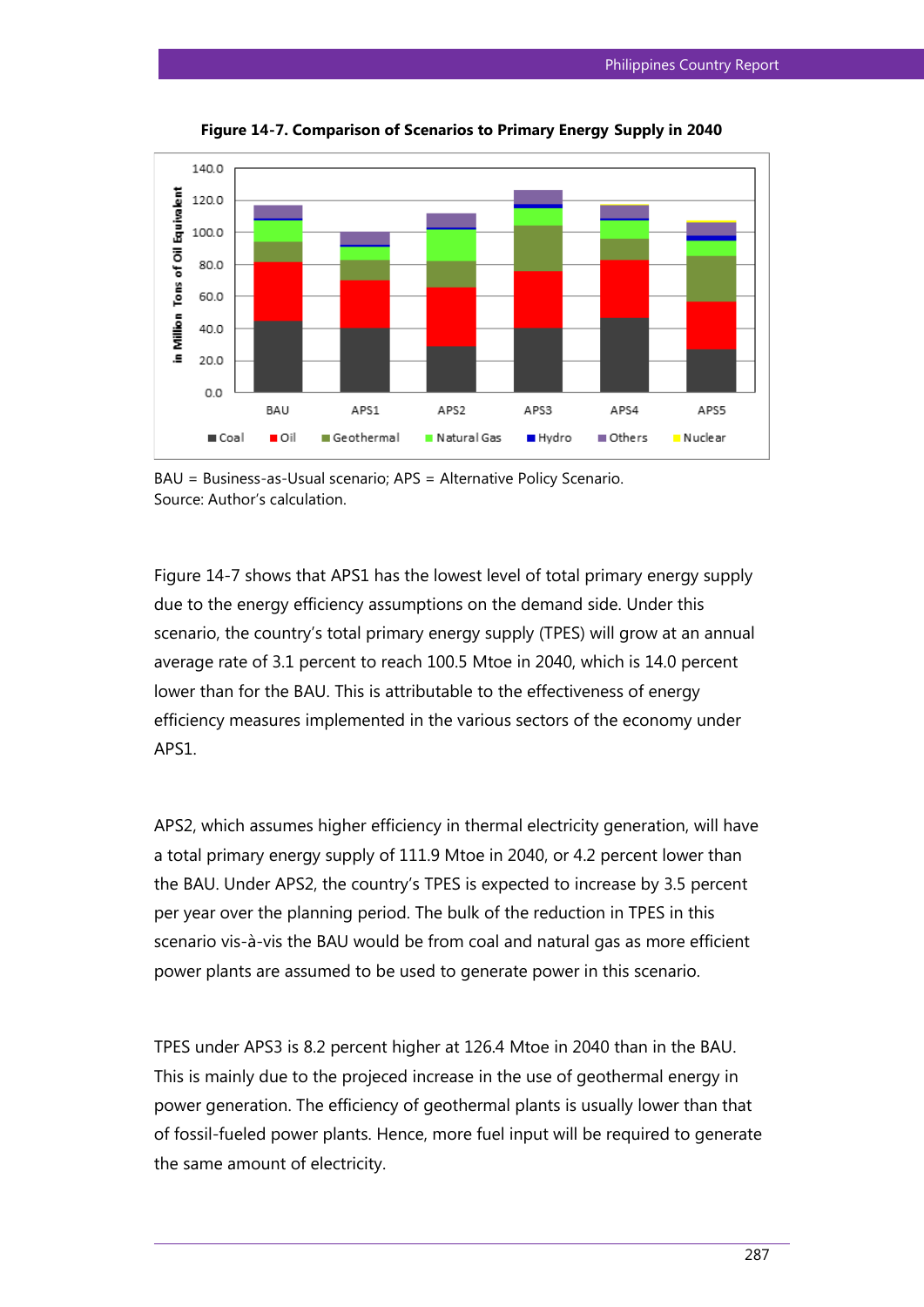In APS4, TPES in 2040 will be just 0.7 percent higher than in the BAU, reaching 117.6 Mtoe at the end of the forecast period. This is due to the assumption that nuclear power plants are only 33 percent efficient, lower than natural gas and coal power plants, which have efficiencies of 35.3 percent and 54.0 percent, respectively.

Lastly, APS5 (representing the combined effects and/or assumptions of APS1, APS2, APS3, and APS4) will result in a TPES of 107.2 Mtoe in 2040, which is 8.3 percent lower than the BAU level.



**Figure 14-8. Comparison of Scenarios to Electricity Generation in 2040**

BAU = Business-as-Usual scenario; APS = Alternative Policy Scenario. Source: Author's calculation.

Figure 14-8 shows the total electricity generation in 2040 for all scenarios. In APS1, the total generation output is 20.0 percent less than the BAU due to its lower electricity demand. The share of fossil fuels under APS1 will be 82.3 percent, versus 85.2 percent in the BAU, while the share of renewable energy will be 17.7 percent higher vis-à-vis 14.8 percent in the BAU.

The shares of fossil and renewable energy fuels under APS2 are similar to those of APS1, and total generation output is equal to the BAU level at 237.6 TWh. In APS3, due to the assumption of more renewable energy, the share of fossil fuel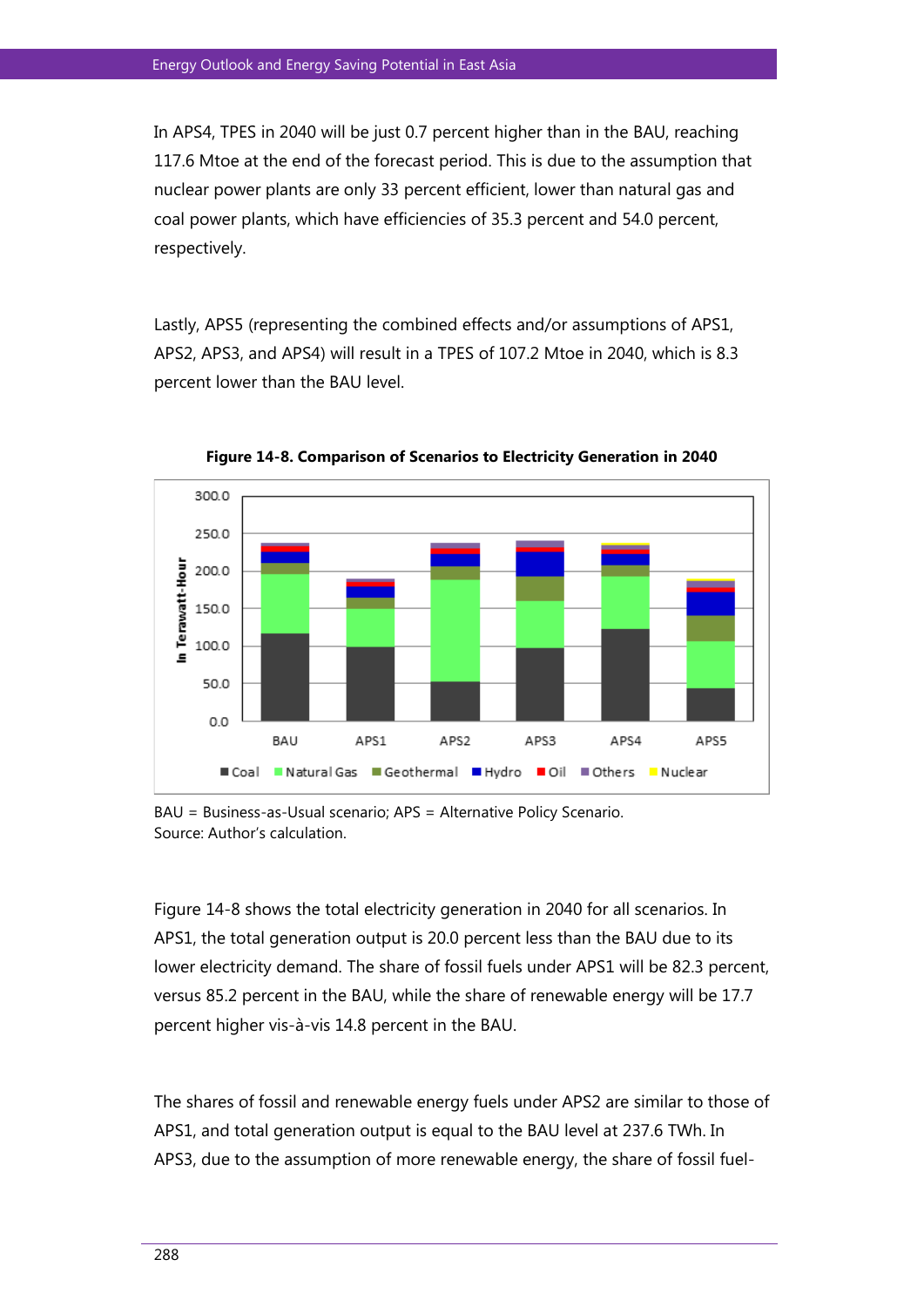fired power generation will only be 69.1 percent, which is significantly lower than under the BAU with an 85.2 percent share. In APS4, fossil fuel-fired power generation will account for 83.9 percent of the total power generation mix, indicating that nuclear power displaced 1.3 percent of fossil fuel power output. In APS5, the share of fossil fuel-fired power generation will be further reduced, to 59.3 percent, as renewable energy will contribute its maximum possible share in the generation mix at 39.3 percent, while nuclear accounts for 1.4 percent in the mix.



**Figure 14-9. Comparison of Scenarios to CO<sup>2</sup> Emission in 2040**

 $CO<sub>2</sub>$  = carbon dioxide; BAU = Business-as-Usual scenario; APS = Alternative Policy Scenario.

Source: Author's calculation.

In terms of  $CO<sub>2</sub>$  emission reduction, the energy efficiency assumption in APS1 is expected to reduce emissions by around 20.2 million metric ton of carbon (Mt-C), which is 12.1 percent lower than the BAU. The decrease in  $CO<sub>2</sub>$  indicates that the energy saving goals, action plans, and policies to promote energy efficiency and conservation programmes will be effective in reducing  $CO<sub>2</sub>$  emissions.

CO<sub>2</sub> emission under APS2 and APS4 will be the same as that of the BAU at 167.4 Mt-C. In APS3, the reduction could be 1.4 Mt-C, which is 0.9 percent lower than the BAU. Combining all the assumptions in APS1, APS2, APS3, and APS4 into APS5 can reduce BAU CO<sub>2</sub> emissions by 19.6 Mt-C or 11.7 percent.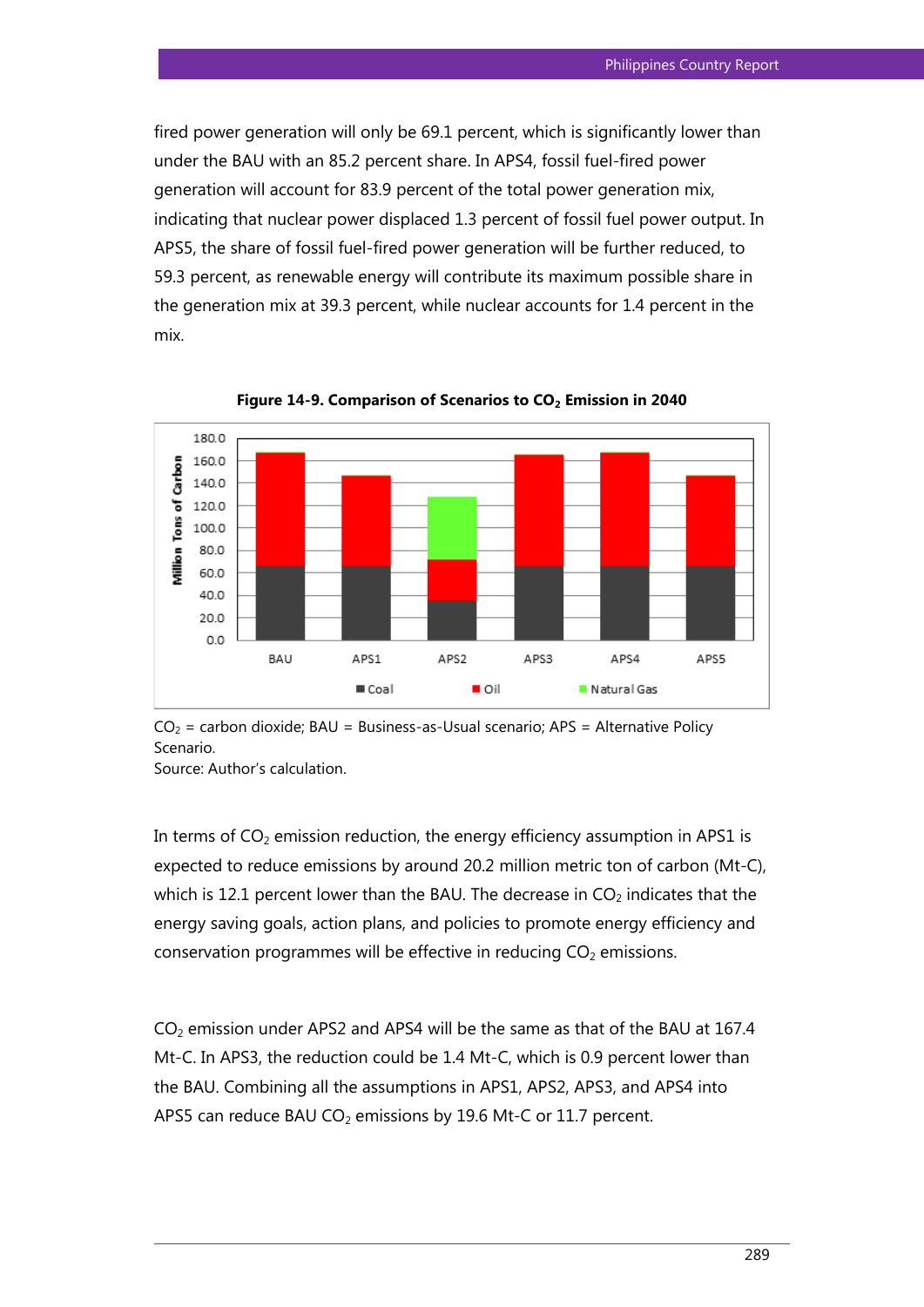#### **Final energy consumption**

In the APS (APS5), final energy consumption is projected to increase at a slower rate of 3.5 percent per year compared with the BAU, from 25.9 Mtoe in 2013 to 66.0 Mtoe in 2040. Slower growth under the APS, relative to the BAU, is projected across all sectors as a result of the government programme of promoting energy efficiency and conservation. The industry sector will experience the fastest growth, at 5.6 percent per year, followed by the transport sector at 2.7 percent per year. Figure 14-10 shows the final energy consumption by sector in 2013 and 2040 in both the BAU and the APS. The total reduction in final energy consumption will be 13.5 percent in 2040, as all sectors are expected to see lower demand levels in APS5, with the exception of the non-energy sector.



**Figure 14-10. Final Energy Consumption by Sector, BAU and APS**

#### **Primary energy consumption**

Over the projection period, the relative share of each form of energy is expected to change significantly in response to a different economic structure and policy environment. The country's primary energy supply under the APS will grow at an average annual rate of 3.3 percent, increasing from 44.5 Mtoe in 2013 to 107.2 Mtoe in 2040. In comparison with the BAU, the APS will register a level of energy

BAU = Business-as-Usual scenario; APS = Alternative Policy Scenario. Source: Author's calculation.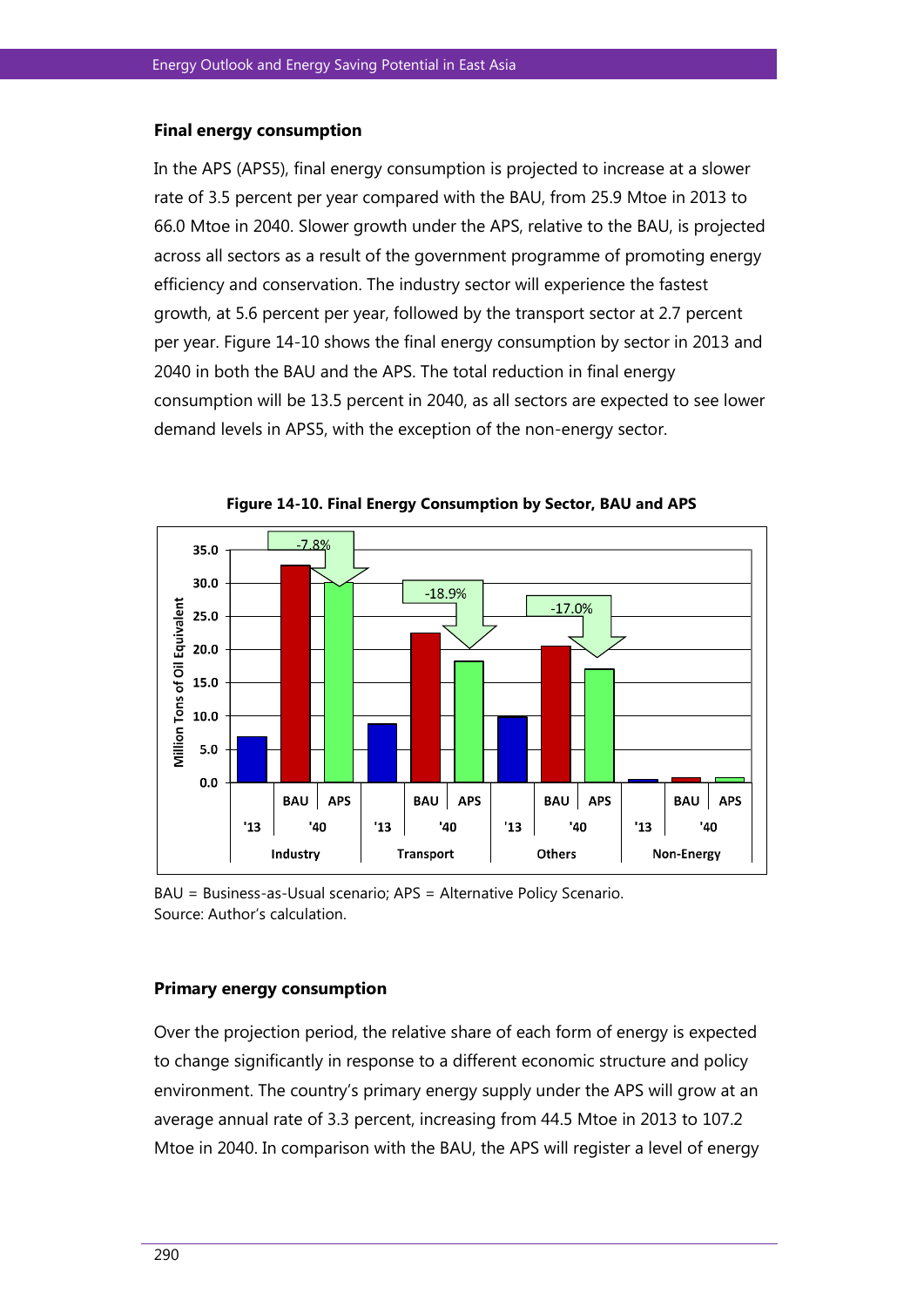that is 8.3 percent lower in 2040 due to the projected reduction in fossil fuel supply (Figure 14-11).

RE sources are expected to feature significantly in the TPES under the APS. Geothermal and hydro are projected to see the fastest growth rates over the projection period, increasing by 4.7 percent and 4.3 percent per year, respectively. Other RE, such as solar, wind, and biofuels, are also expected to contribute considerably to TPES under the APS. Energy supply from fossil fuels such as coal, oil, and natural gas, is projected to increase by 3.8 percent, 2.8 percent, and 4.3 percent per year, respectively, for this scenario.



**Figure 14-11. Total Primary Energy Supply by Fuel, BAU and APS**

BAU = Business-as-Usual scenario; APS = Alternative Policy Scenario; RE = renewable energy.

Source: Author's calculation.

## **CO2 reduction potential**

The total  $CO<sub>2</sub>$  emissions from energy consumption will reach a level of 147.8 Mt-C under the APS, indicating a 19.6 Mt-C reduction, which is 11.7 percent lower than the BAU level. The decrease in  $CO<sub>2</sub>$  indicates that applying all the assumptions for energy saving goals to increase renewable energy and alternative fuels in the total supply and improve thermal efficiency in power generation will meet the target of reducing the  $CO<sub>2</sub>$  emissions from related energy sectors' activities (Figure 14-12).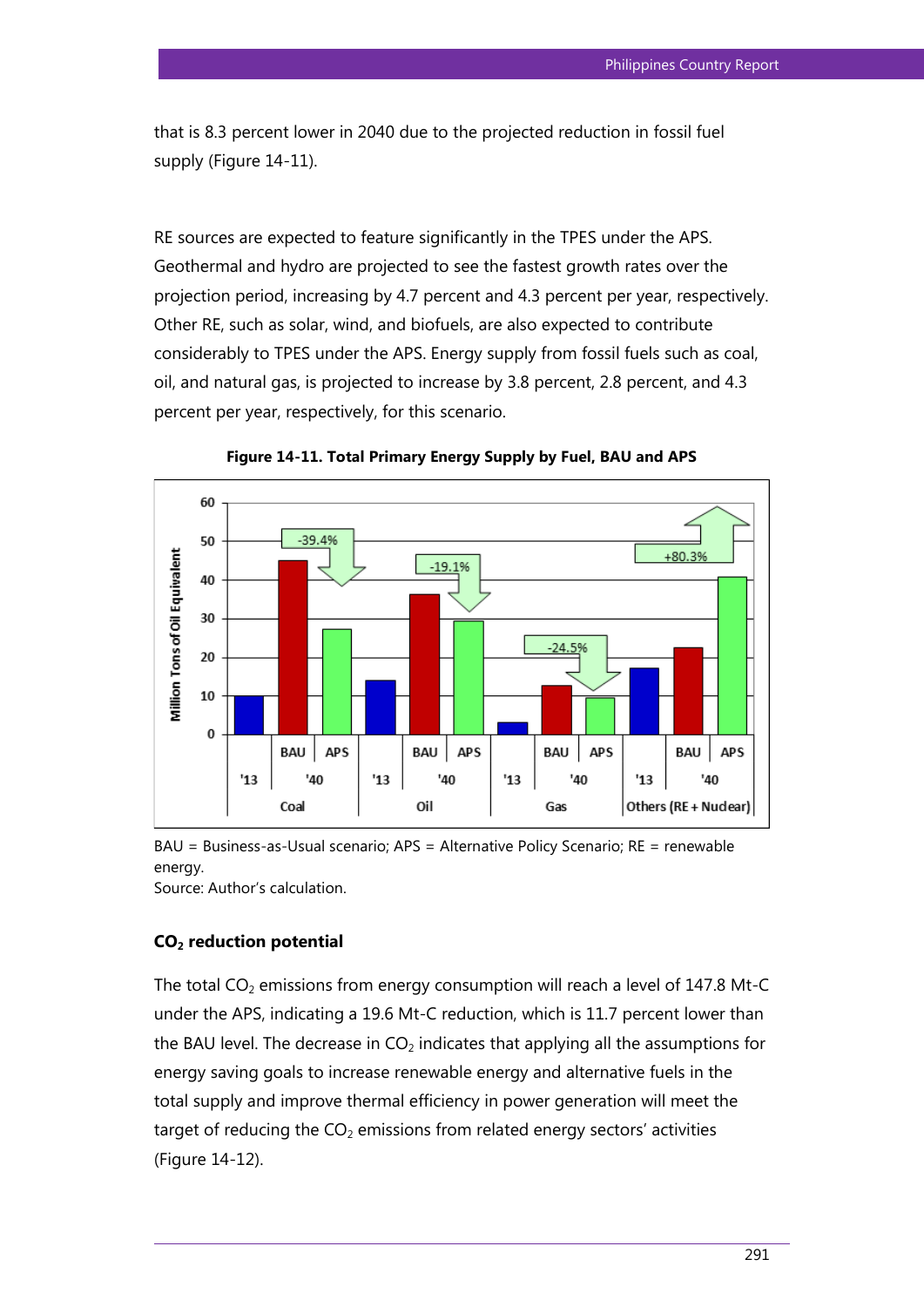

**Figure 14-12. CO<sup>2</sup> Savings Potential, BAU and APS5**

 $CO<sub>2</sub>$  = carbon dioxide; BAU = Business-as-Usual scenario; APS = Alternative Policy Scenario; Mt-C = million tons of carbon.

Source: Author's calculation.

#### **4. Implications and Policy Recommendations**

The Philippine energy sector's Energy Reform has comprised three pillars – ensure energy security, achieve optimal energy pricing, and develop a sustainable energy system. Key to successful implementation of the three pillars is good governance, particularly transparency, which is comprised of initiatives, implementation, and information regarding the development of the three pillars. In the BAU model, self-sufficiency decreased by 15 percent from 2013 to 2040, i.e. from 55.0 percent to 40.0 percent. In the APS, however, the level of self-sufficiency will be maintained at around 60 percent up to 2040. This indicates that the government needs to strictly implement the identified targets for the different energy subsectors. It should also find a way to encourage the stakeholders to invest in and support the government's thrusts on good governance and initiatives to further enhance operational efficiency and data transparency and exchanges among stakeholders.

Under the BAU for the supply side, the primary energy supply of coal will see the fastest growth rate at 5.7 percent throughout the planning period. This is due to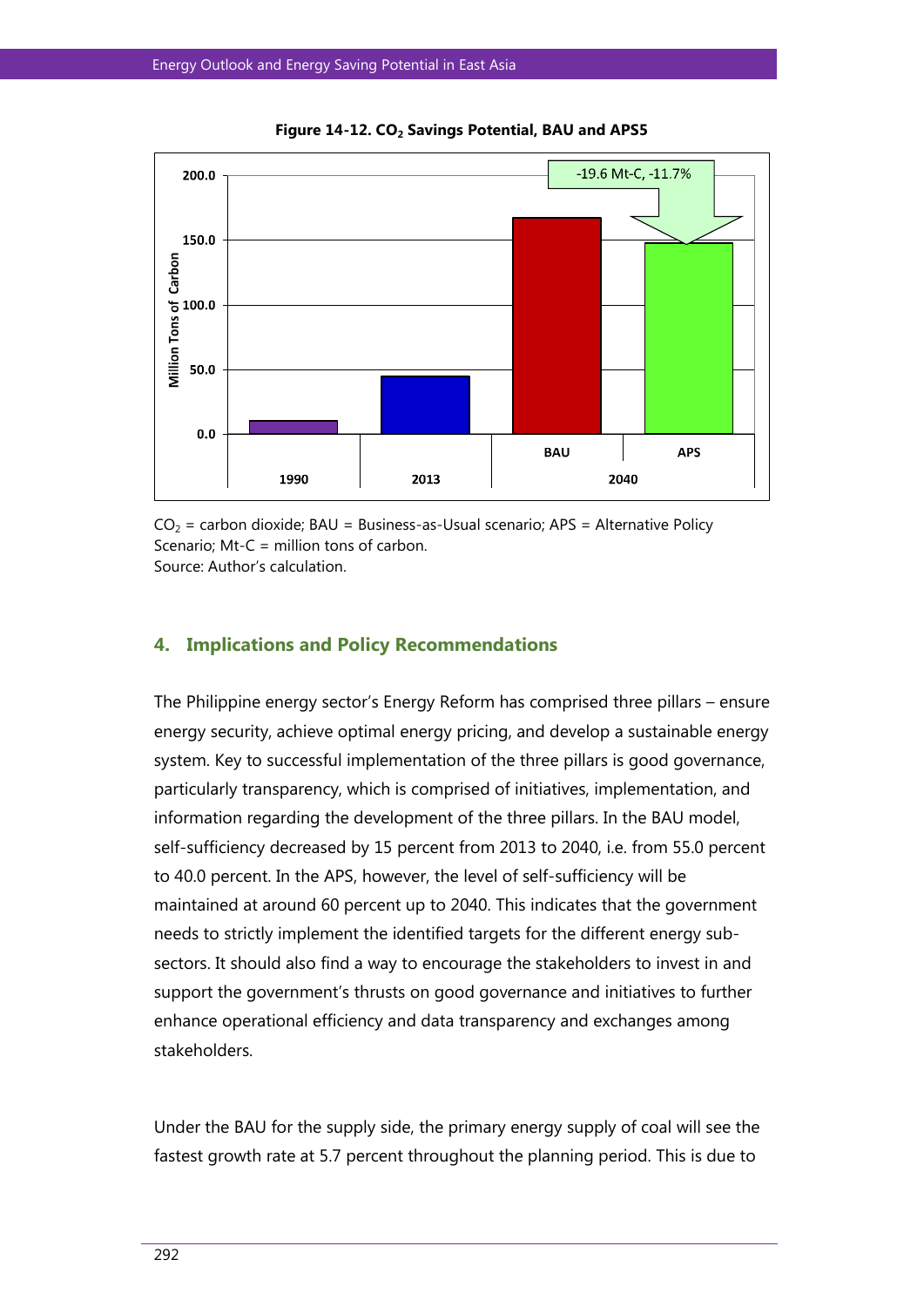the significant contribution of this fuel in power generation, which corresponds to the increasing demand for electricity at a 4.8 percent annual average rate. It was projected that towards the end of the planning period, coal supply levels will even surpass the country's requirement for oil resources, which is mainly utilised in the transport sector. The aggregated share of renewable energy at 19.4 percent is less than half of the projected contribution of coal in the supply mix. Thus, it is imperative for the government to temper the utilisation of this fuel through the strict implementation of energy security policy in adopting the use of clean, green, and sustainable sources of energy, particularly in the power sector. However, there is an issue in implementing the policy considering the current condition of the power sector as a deregulated industry.

The government under these circumstances has only limited control over what type of power plants to put up since the power industry has already been established as private driven investment. To some extent this issue can be addressed by formulating fuel mix policy for power generation to guide and inform investors and other key players of the industry on the preferred power mix for the Philippines for the benefit of the long-term sustainability of the country's power sector. The proposed fuel mix policy for power generation directed the power generation capacity shares of cleaner sources of power generation such as renewable energy and natural gas in the country's total power generation capacity for at least 30 percent by 2030. The recently issued department circular to maintain renewable energy capacity for at least 30 percent of the total power capacity is achievable based on the APS scenario; however, the 30 percent share of natural gas may not be possible based on the APS scenario, which only accounted for 18 percent of the total power generation capacity by 2030.

On the demand side, oil will register the biggest share in the final energy consumption by around 45.0 percent towards the end of the planning period for BAU and 42 percent for APS. This is despite of the current effort of the government to implement the promotion of energy efficiency and conservation programme and alternative fuel and technology development. The results of the model indicated that the share of oil in the total demand is the biggest across different scenarios. This is because oil is the major fuel of the transport sector, which has an annual average share of 95.0 percent in the demand mix of the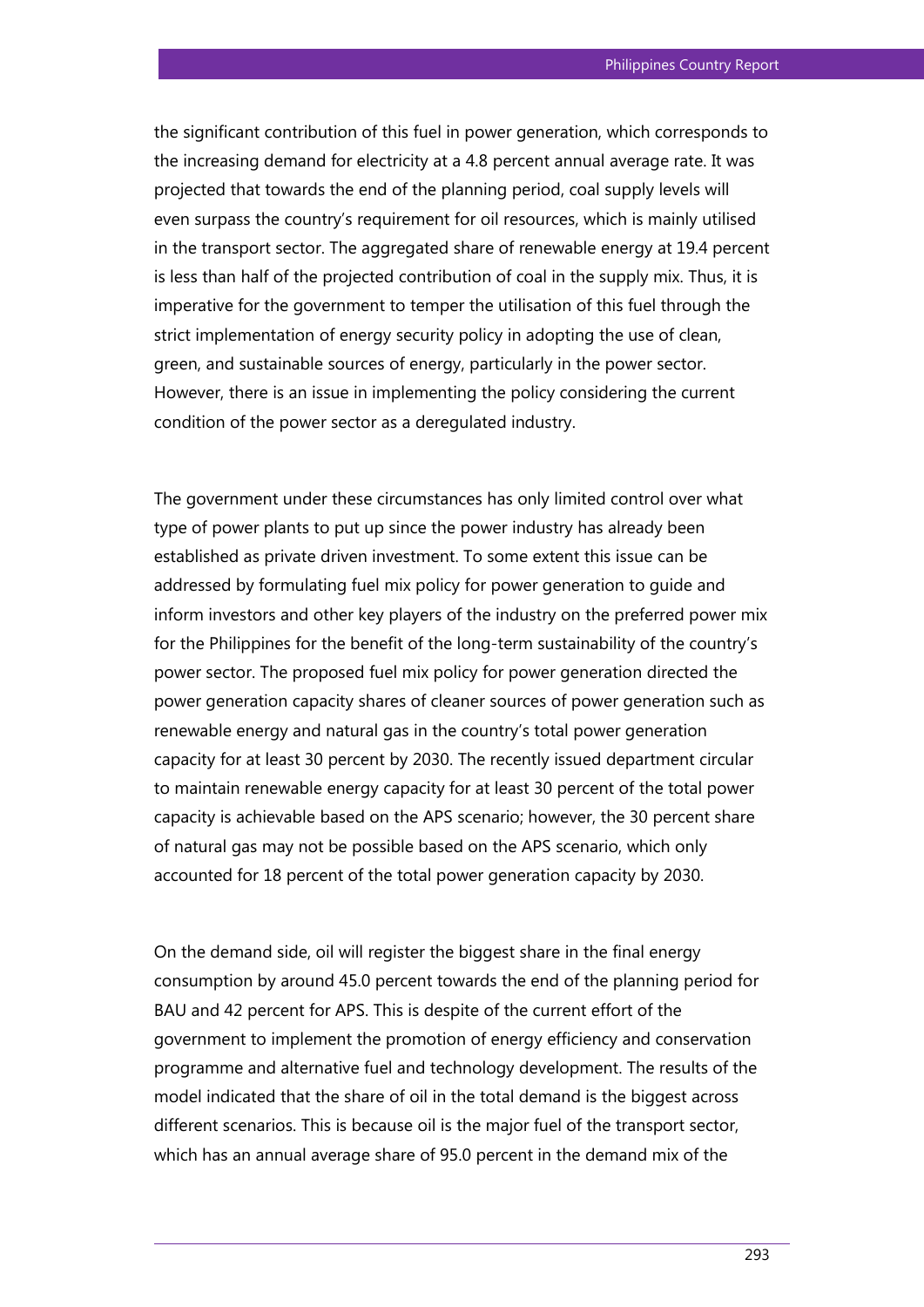sector across the planning period. As indicated by the outlook model results, transport sector will be the biggest user of energy until 2023, while industry sector will be the most energy intensive sector after the specified period. Coal as the most dominant fuel of industry sector with an average share of 40 percent across the planning period will become one of the major fuels for non-power application energy consumption. In this regard, the government should have to push the programme on sustainable fuels and expand the use of natural gas not only for transport sector but also for industry sector as well. It would be appropriate for the government to focus on the promotion of alternative fuels in the transport and industry sectors to substitute partly and directly the use of oil and coal in the sectors with the extended implementation of alternative fuels promotional programme.

Moreover, the use of alternative technologies and fuels such as electric vehicle, CNG, autogas (LPG for transportation), and biofuels for transport will temper the utilisation of oil in the country in the future, thus, reducing the negative impacts of oil prices volatility in the world market. The government's efforts in the promotion of alternative fuels in the transport and industry sectors will help not only in reducing energy requirement but also lessen GHG emission coming from the energy intensive sectors.

On the other hand, under the APS, energy intensity and  $CO<sub>2</sub>$  intensity will continue to decline from 2013 to 2040, although  $CO<sub>2</sub>$  emission per energy consumption will increase corresponds to the increase share of fossil fuels. In this regard, the government should implement strictly the energy plans and programmes for energy efficiency and conservation to address; responses to volatile oil prices and their inflationary effects on the prices of basic commodities; and changing economic structure of the country to rely more on its service sector rather more than on energy intensive industries. This is also consistent with the Asia-Pacific Economic Cooperation's (APEC) target to reduce APEC's aggregate energy intensity (energy demand per unit of GDP) by 45 percent by 2035 with 2005 as the base year. Improvement in the energy intensity of the Philippines is expected to be driven in part by the country's changing economic structure to rely more on its service sector rather than on energy intensive industries.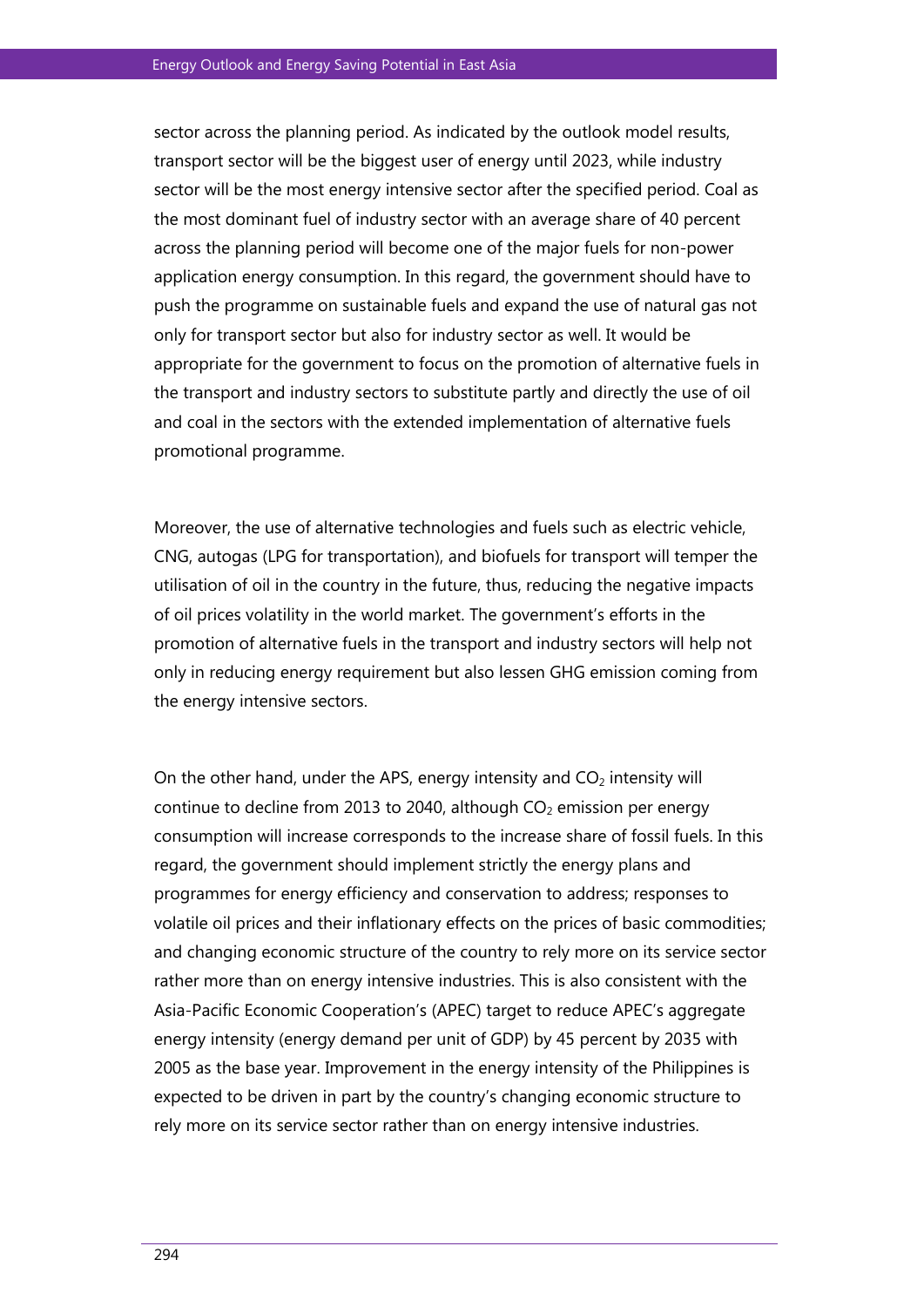In response to the result of the study, the government should pursue its programmes and projects that will further increase and enhance the utilisation of indigenous, clean and efficient alternative fuels. The full implementation of the Renewable Energy Act of 2008 to expand the utilisation and development of indigenous energy such as geothermal, hydro solar, wind and other clean energy will not only promote the use of sustainable energy but will also lessen the country's need for energy imports. The FiT, RPS and other policy mechanism provided under the law will boost the utilisation of RE.

Special attention should also be given to the industrial sector since it is growing most likely more than the increasing trend of the transport sector and could have high potential energy savings.

Currently, the Philippines have a specific quantitative energy saving requirement as provided under Administrative Order (AO) No. 110, 'Directing the Institutionalization of a Government Energy Management Program'. The AO requires the reduction of at least 10 percent in the cost of the consumption of fuel and electricity among others in the government. This can be duplicated or expanded to other sectors if there is an existing energy conservation law which will require strict regulation and implementation.

There is a need to pass the Energy Conservation Law to realise the targets set by the government. The Law will institutionalise energy conservation and enhance the efficient use of energy in the country.

Moreover, looking at the integration of all the scenarios, the result is effective in reducing the carbonisation ratio. This indicates that the government should set the necessary environment to ensure that the policies through energy programmes and projects will be strictly implemented.